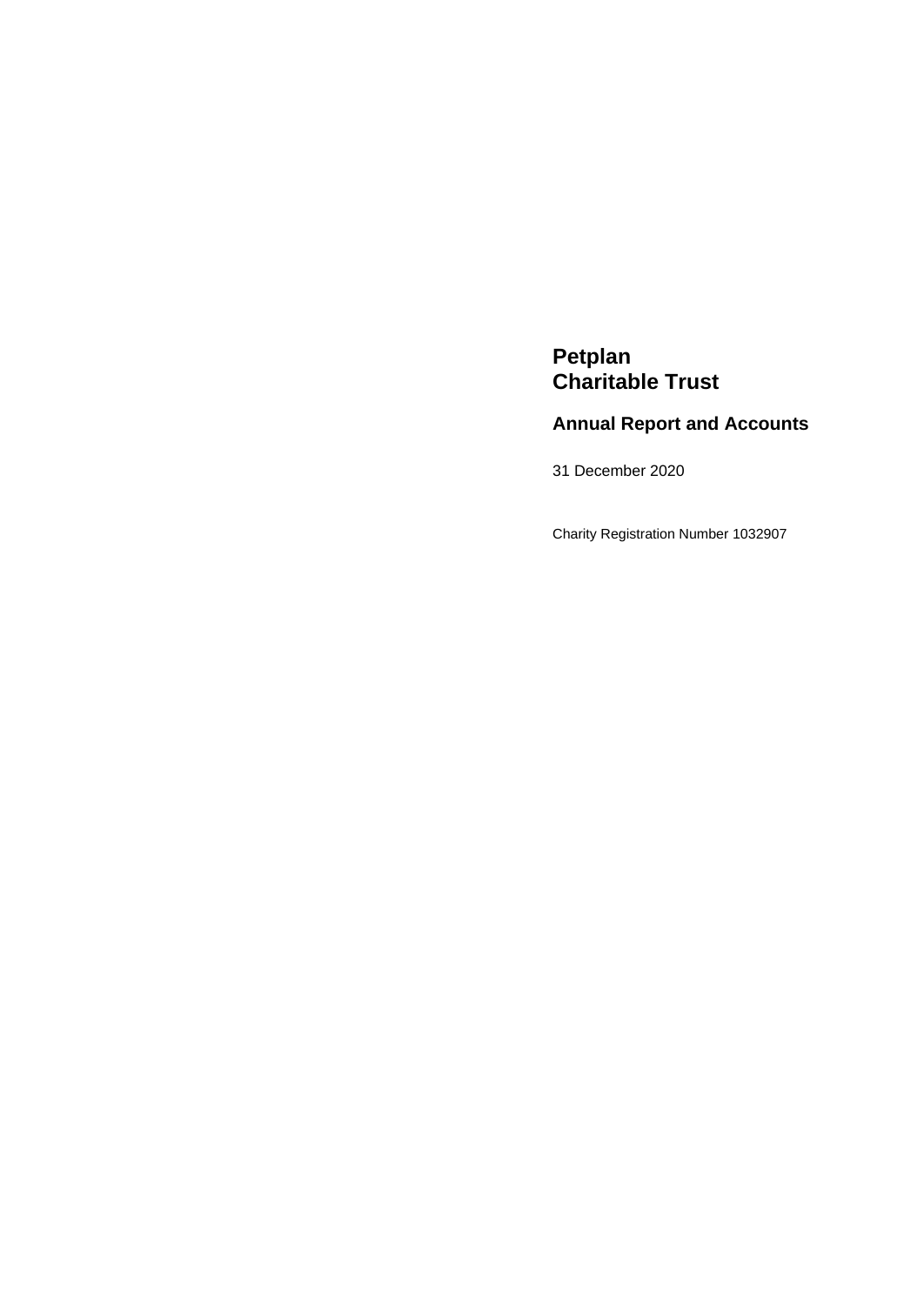## **Contents**

# **Reports**

| Reference and administrative information |    |
|------------------------------------------|----|
| Trustees' report                         | 3  |
| Independent auditor's report             | 11 |

## **Accounts**

| Statement of financial activities | 16 |
|-----------------------------------|----|
| Balance sheet                     | 17 |
| Statement of cash flows           | 18 |
| Principal accounting policies     | 19 |
| Notes to the accounts             | 24 |
| Appendix                          | 32 |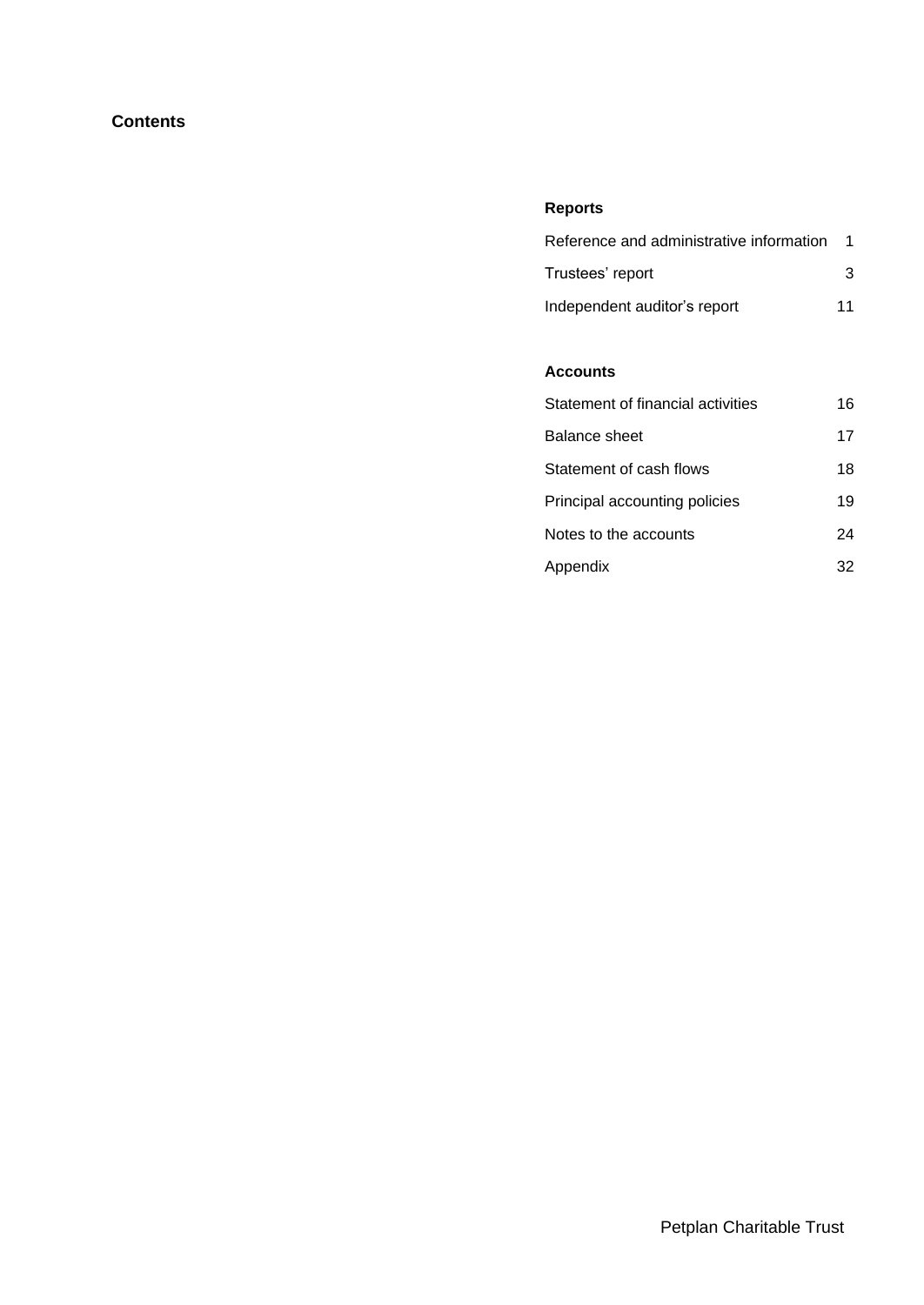# **Reference and administrative information**

<span id="page-2-0"></span>

| <b>Trustees</b>                    | David Simpson Hon. Assoc. RCVS (Chair)<br>Clarissa Baldwin CBE<br>John Bower MBE BVSc MRCVS                 |
|------------------------------------|-------------------------------------------------------------------------------------------------------------|
|                                    | <b>Edward Chandler BVetMed FRCVS</b><br>Jamie Crittall BVSc MRCVS<br><b>Gary Davess</b><br>Alan Farkas      |
|                                    | Peter Laurie MA (Oxon)<br>Irene Daniella Pinto Dos Santos<br>The Lord Trees FRCVS FMedSci<br><b>HonFRSE</b> |
|                                    | Kathryn Willis MPhil FIA ARCS                                                                               |
| <b>Trust administrator</b>         | Catherine Bourg BA MSc                                                                                      |
| <b>Registered office</b>           | Great West House (GW2)                                                                                      |
|                                    | <b>Great West Road</b><br><b>Brentford</b>                                                                  |
|                                    | Middlesex                                                                                                   |
|                                    | TW8 9EG                                                                                                     |
| <b>Charity registration number</b> | 1032907                                                                                                     |
| <b>Auditor</b>                     | <b>Buzzacott LLP</b>                                                                                        |
|                                    | 130 Wood Street                                                                                             |
|                                    | London                                                                                                      |
|                                    | EC2V 6DL                                                                                                    |
| <b>Bankers</b>                     | <b>Yorkshire Bank</b>                                                                                       |
|                                    | <b>7 Gold Street</b>                                                                                        |
|                                    | Northampton                                                                                                 |
|                                    | NN1 1EN                                                                                                     |
| <b>Investment managers</b>         | Cazenove Capital                                                                                            |
|                                    | 12 Moorgate                                                                                                 |
|                                    | London                                                                                                      |
|                                    | EC2R 6DA                                                                                                    |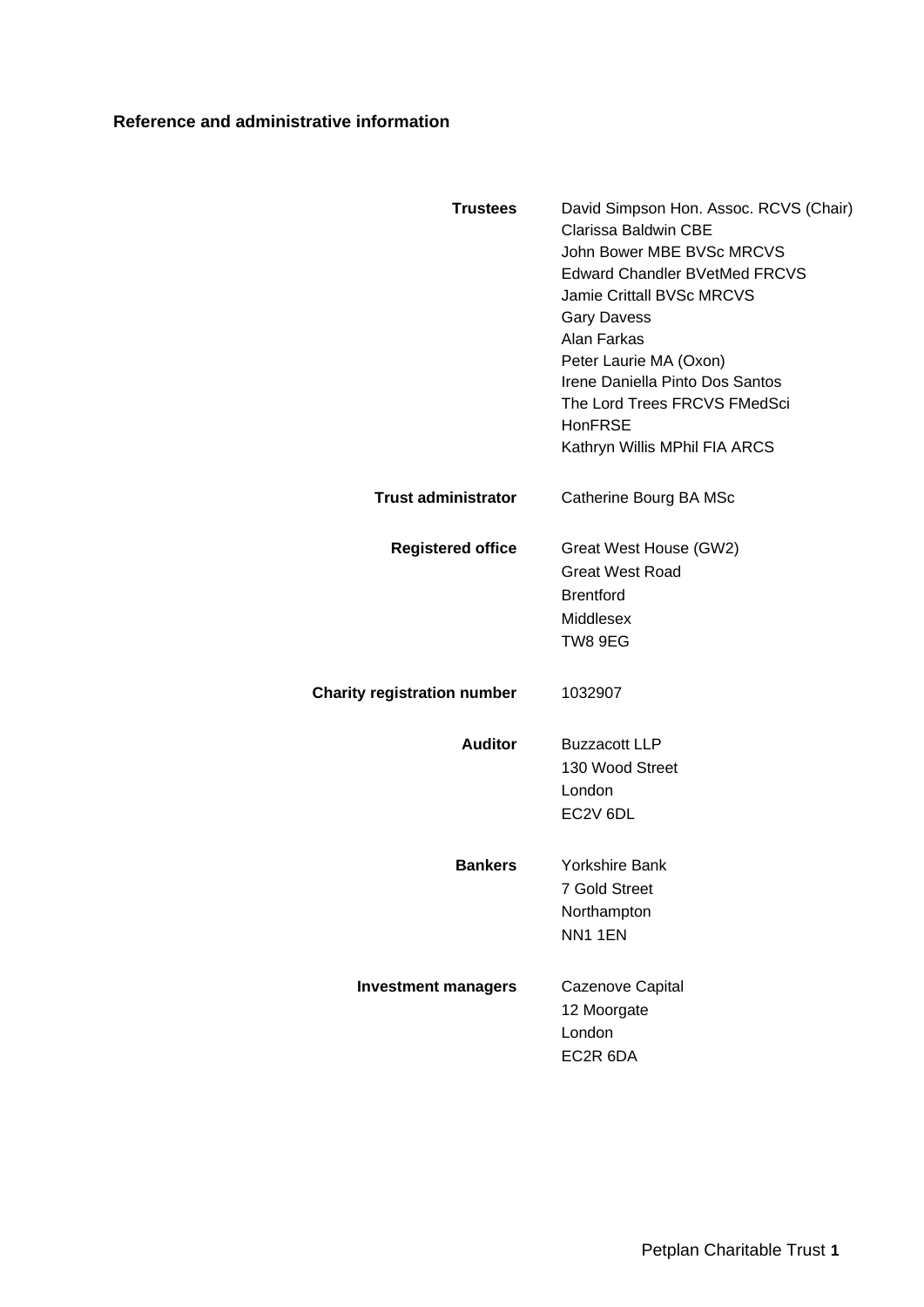## **Reference and administrative information**

**Solicitors** Bates Wells & Braithwaite LLP 10 Queen Street Place London EC4R 1BE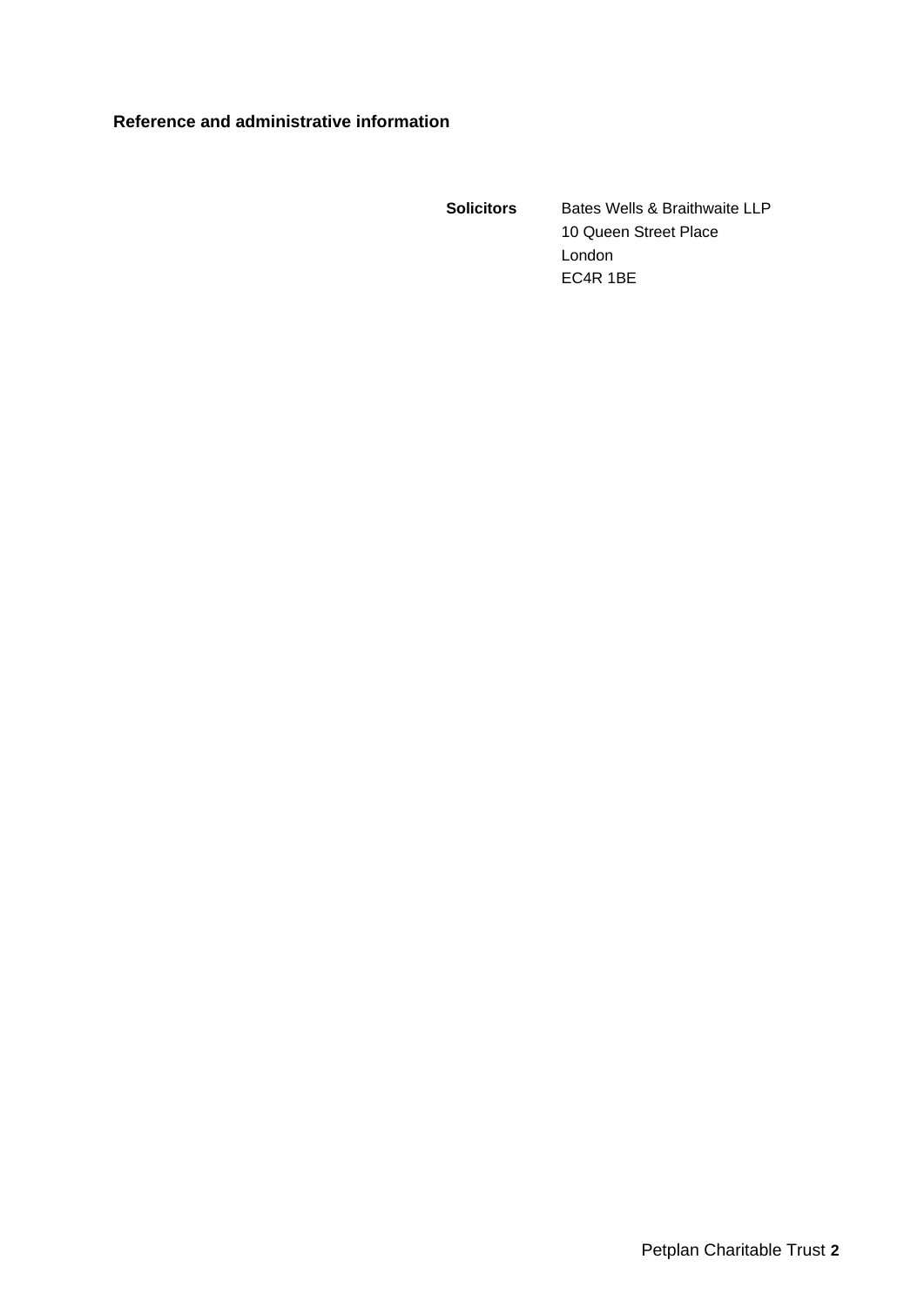<span id="page-4-0"></span>The Trustees present their report together with the accounts of the Petplan Charitable Trust for the year ended 31 December 2020.

The accounts have been prepared in accordance with the accounting policies set out on pages 19 to 23 of the attached accounts and comply with the charity's trust deed, the Charities Act 2011 and Accounting and Reporting by Charities: Statement of Recommended Practice applicable to charities preparing their accounts in accordance with the Financial Reporting Standard applicable in the United Kingdom and Republic of Ireland (FRS 102).

## **Structure, governance and management**

The Petplan Charitable Trust is a registered charity (Charity Registration No. 1032907) and is governed by a Trust Deed dated 21 January 1994.

The Trust is governed by a Board of Trustees which meets twice a year. The Trust Deed states that, at any time, there should be no less than three Trustees. The Board considers recommendations made by the Welfare Committee, which meets once a year to consider welfare/educational grant applications, and the Scientific Committee, which meets once a year to consider scientific grant applications. Members of the Board of Trustees sit on both the Welfare and Scientific Committees.

The Trustees and Committee members are chosen for their knowledge and expertise in the specialist veterinary/animal health field. Trustees serve for a term of up to two years, on a rotation basis, after which they may be re-elected for further terms. All Trustees are aware of their duties and responsibilities as charity trustees and sign a contract between themselves and the charity when they agree to serve.

The Committee members who served during the period were as follows:

#### Welfare Committee

Clarissa Baldwin CBE (Welfare Secretary) Claire Bessant (Chief Executive, International Cat Care) Edward Chandler BVetMed FRCVS Sam Gaines (RSPCA) Vicky Halls RVN Dip Couns Roly Owers (Chief Executive, World Horse Welfare) Carolyn Monteith (Animal behaviourist and journalist) Scientific Committee

Edward Chandler BVetMed FRCVS (Scientific Secretary)

Professor Mike Day BSc BVMS Hons, PhD DSc DiplECVP FASM FRCPath FRCVS – University of Bristol

Professor Kin-Chow Chang BVSc MSc PhD FRCVS – University of Nottingham

Professor Jonathan Elliott MA VetMB PhD MRCVS – Royal Veterinary College (Chair)

Michael Herrtage MA BVSc DVR DVD DSAM, DipECVIM, DipECVDI, MRCVS – University of Cambridge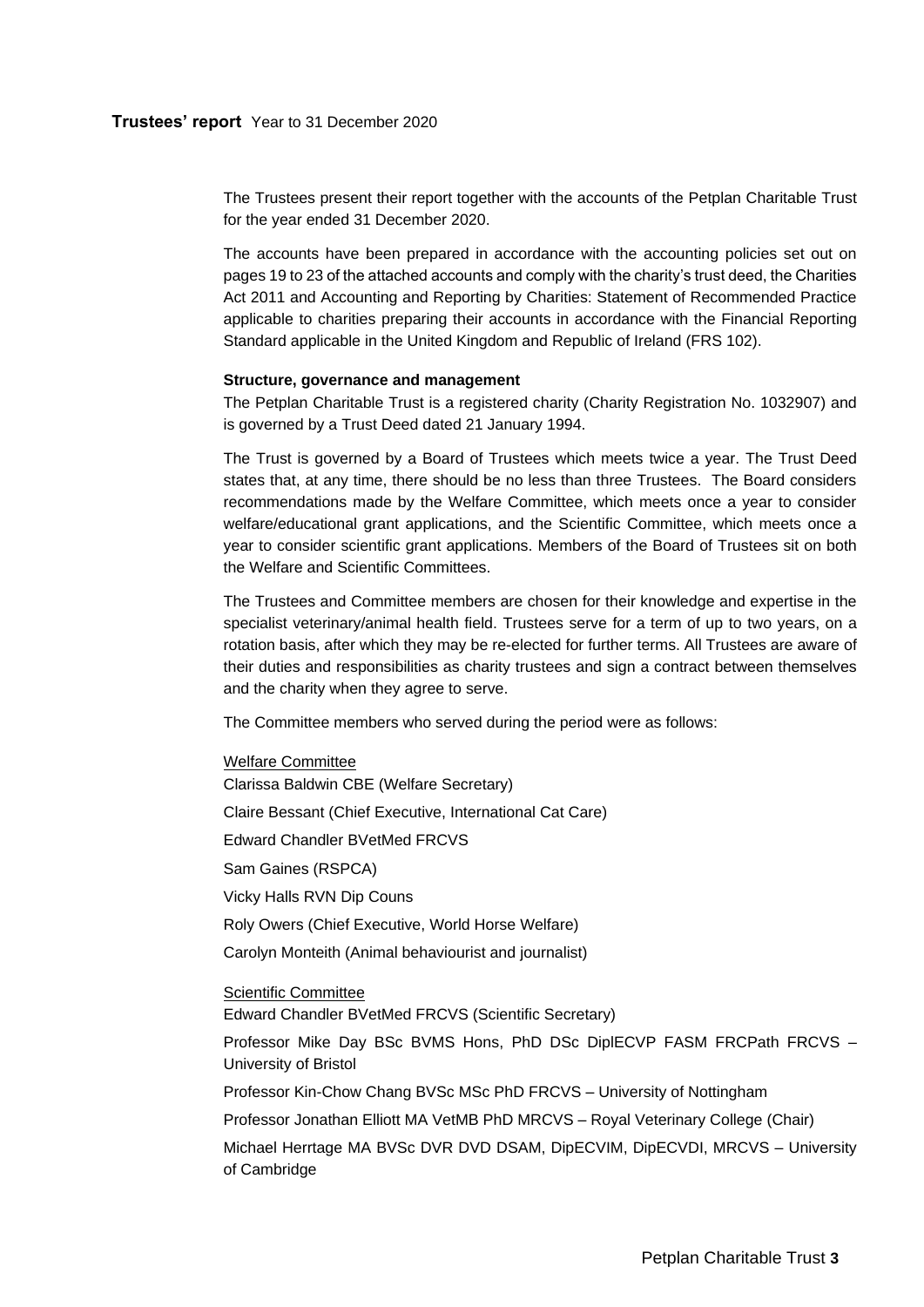## **Trustees' report** Year to 31 December 2020

### **Structure, governance and management (continued)**

Scientific Committee (continued)

Cathy McGowan BVsc PhD DEIM DipECEIM MRCVS – University of Liverpool

Professor Emeritus David B. Morton CBE, BVSc, PhD, MRCVS, FSB, Cert Biol, DECLAM (ret)

Dr Tim Parkin BSc, BVSc, PhD, DipECVPH, MRCVS – University of Glasgow

Clare Rusbridge BVMS (hons), PhD, DECVN, FRCVS – Professor in Veterinary Neurology (University of Surrey)

Dr Keith Thoday BVetMed PhD DVD DipECVD MRCVS – Chair of Veterinary Dermatology, University of Edinburgh

Dr Andrew Waller – Head of Bacteriology, Animal Health Trust

Linda Wooldridge

The following Trustees were in office during the year to 31 December 2020 and up to the date on which this report was approved:

| <b>Board of Trustees</b>        | Appointed/resigned        |  |  |  |  |
|---------------------------------|---------------------------|--|--|--|--|
| David Simpson (Chair)           |                           |  |  |  |  |
| Clarissa Baldwin                |                           |  |  |  |  |
| John Bower                      |                           |  |  |  |  |
| <b>Edward Chandler</b>          |                           |  |  |  |  |
| Jamie Crittall                  |                           |  |  |  |  |
| <b>Gary Davess</b>              |                           |  |  |  |  |
| Alan Farkas                     |                           |  |  |  |  |
| Peter Laurie                    |                           |  |  |  |  |
| Irene Daniella Pinto Dos Santos | Appointed 8 February 2021 |  |  |  |  |
| The Lord Trees                  |                           |  |  |  |  |
| Kathryn Willis                  |                           |  |  |  |  |

The connections of the Trustees to Petplan Limited and its group companies are as stated below:

Gary Davess Director of Markets – Commercial and Personal.

## *Statement of Trustees' responsibilities*

The Trustees are responsible for preparing the Trustees' report and accounts in accordance with applicable law and United Kingdom Accounting Standards (United Kingdom Generally Accepted Accounting Practice).

The law applicable to charities in England and Wales requires the Trustees to prepare accounts for each financial year which give a true and fair view of the state of affairs of the charity and of the income and application of resources of the charity for that period. In preparing these accounts, the Trustees are required to:

select suitable accounting policies and then apply them consistently;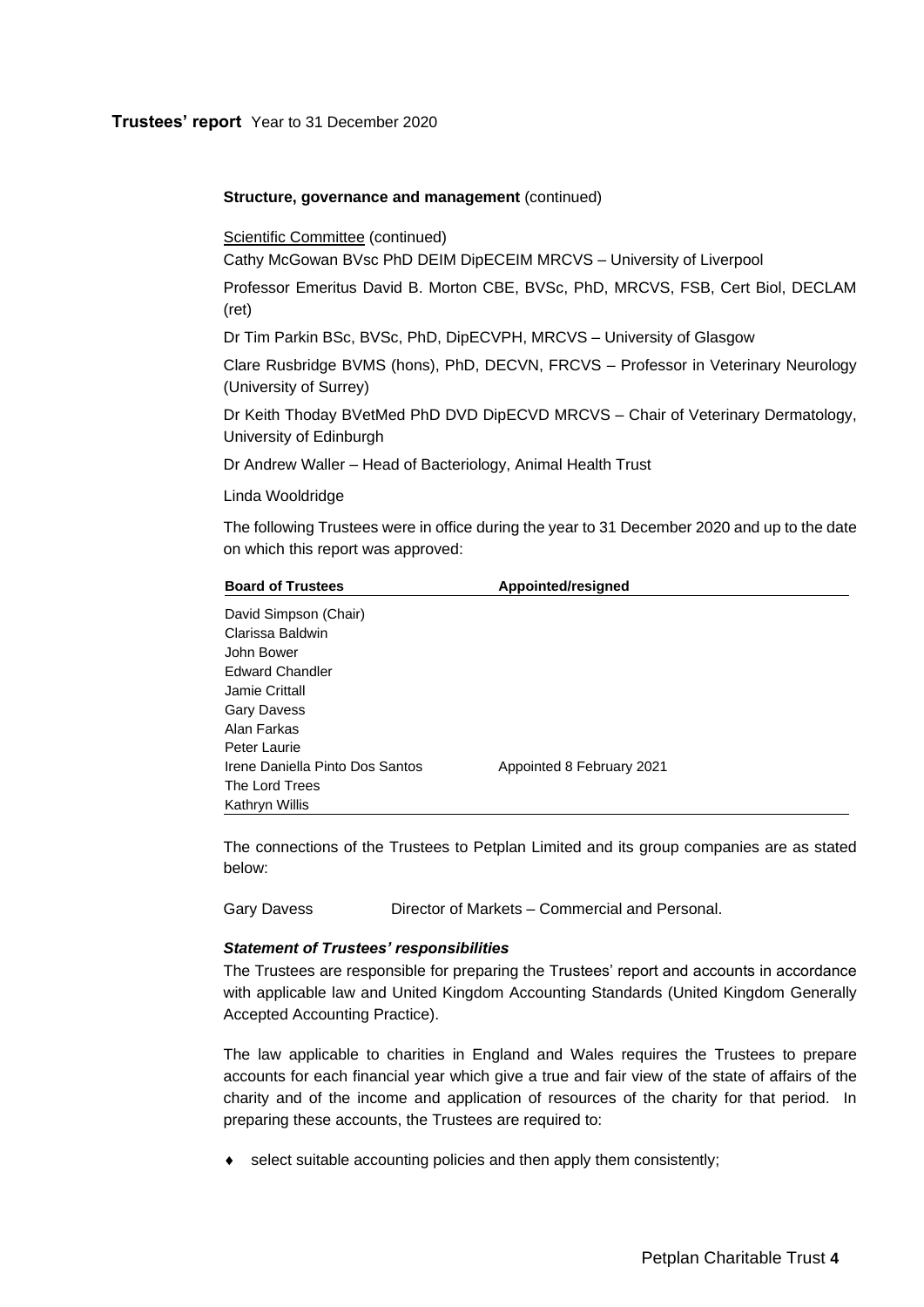## **Structure, governance and management (continued)**

## *Statement of Trustees' responsibilities (continued)*

- observe the methods and principles in Accounting and Reporting by Charities: Statement of Recommended Practice applicable to charities preparing their accounts in accordance with the Financial Reporting Standard applicable to the United Kingdom and Republic of Ireland (FRS 102);
- make judgements and estimates that are reasonable and prudent;
- state whether applicable United Kingdom Accounting Standards have been followed, subject to any material departures disclosed and explained in the accounts; and
- prepare the accounts on the going concern basis unless it is inappropriate to presume that the charity will continue in operation.

The Trustees are responsible for keeping proper accounting records that disclose with reasonable accuracy at any time the financial position of the Trust and enable them to ensure that the accounts comply with the Charities Act 2011, the applicable Charity (Accounts and Reports) Regulations and the provisions of the charity's trust deed. They are also responsible for safeguarding the assets of the Trust and hence for taking reasonable steps for the prevention and detection of fraud and other irregularities.

The Trustees are responsible for the maintenance and integrity of financial information included on the charity's website. Legislation in the United Kingdom governing the preparation and dissemination of accounts may differ from legislation in other jurisdictions.

## *Key management personnel*

The Trustees consider that they, along with the trust administrator, comprise the key management of the charity in charge of directing and controlling, running and operating the charity on a day to day basis.

None of the Trustees receive any remuneration in connection with their duties as Trustees. One trustee received £22,500 in respect to advisory services and expenses of £813 were reimbursed to four Trustees. See note 13 to the attached accounts for further details.

The salary of the trust administrator is reviewed and agreed annually by the Trustees.

## *Risk management*

The Trustees have assessed all the major risks to which the Trust is exposed, in particular those relating to the specific operational areas of the Trust, its investments and its finances. The Trustees believe that by monitoring reserve levels, by ensuring controls exist over key financial systems, and by examining the operational and business risks faced by the Trust, they have established effective systems to mitigate those risks.

In addition to the specific challenges presented by the Covid-19 pandemic (see below), the Trustees have identified two key risks faced by the charity: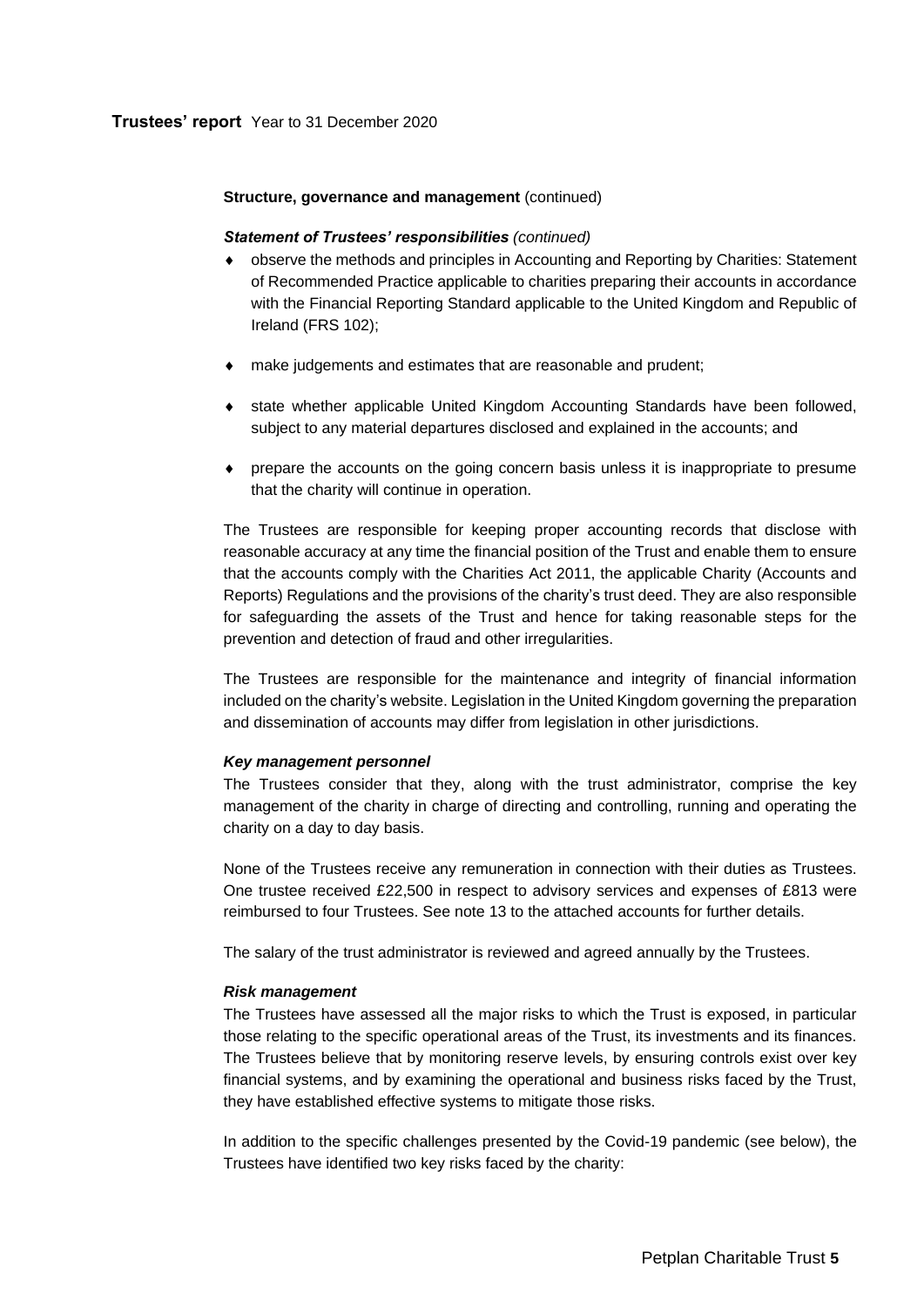## **Structure, governance and management (continued)**

## *Risk management (continued)*

- The charity makes grants to other charitable and academic organisations. The Trustees and Committees responsible for overseeing the grant making activity always ensure that they are fully briefed about and are familiar with the work of a potential recipient of funds, that funds are transferred via bank transfer, that proof of receipt is obtained and that, wherever possible, a full written report of how the monies have been utilised and applied is obtained from the recipient.
- The charity's principal asset comprises listed investments, the value of which is dependent on movements in UK and world stock markets. The investments are managed by reputable investment managers who adhere to a policy agreed by the Trustees. The Trustees meet twice a year with the investment managers and the manager's performance and that of the portfolio are monitored. The investment strategy is assessed regularly to ensure it remains appropriate to the charity's needs - both now and in the future.

The Trustees review and update the internal risk register annually.

## **Covid-19**

The ongoing Covid-19 pandemic has changed the shape and nature of the world. It has impacted not only the basic nature of social interactions but has also had a significant economic impact at every level in ways which have been outside of the charity's control.

The Trust made some large additional grants as part of the assistance and support it gave to charities affected by the Covid-19 pandemic in 2020. Consequently, the unrestricted funds of the charity are in deficit at 31 December 2020. However, the charity has periodic, reliable income streams including donations from Petplan policy holders and from Petplan Limited, which will cover the deficit in unrestricted funds at 31 December 2020, and the fixed costs of the charity until 31 December 2022. Therefore, the Trustees are of the opinion that the charity will have sufficient resources to meet its liabilities as they fall due including sufficient to enable the charity to operate in the exceptional circumstances created by Covid-19. The Trustees have decided to refrain from making any Special Grants for 2021. It is anticipated that Special Grants will be reinstated in 2022 and the Trust will maintain its policy of seeking to maximise the grants given equal to the net income it receives.

## **Objectives, activities and performance**

In setting the Trust's objectives and planning its activities, the Trustees have given careful consideration to the Charity Commission's general guidance on public benefit.

The Trust has the following aims and objectives:

- To provide grants for the welfare of dogs, cats, horses and rabbits by funding clinical veterinary investigation, education and welfare projects. The Trust does not and will not consider applications which involve experimental or invasive surgery.
- To promote and improve the welfare of animals and relieve their suffering.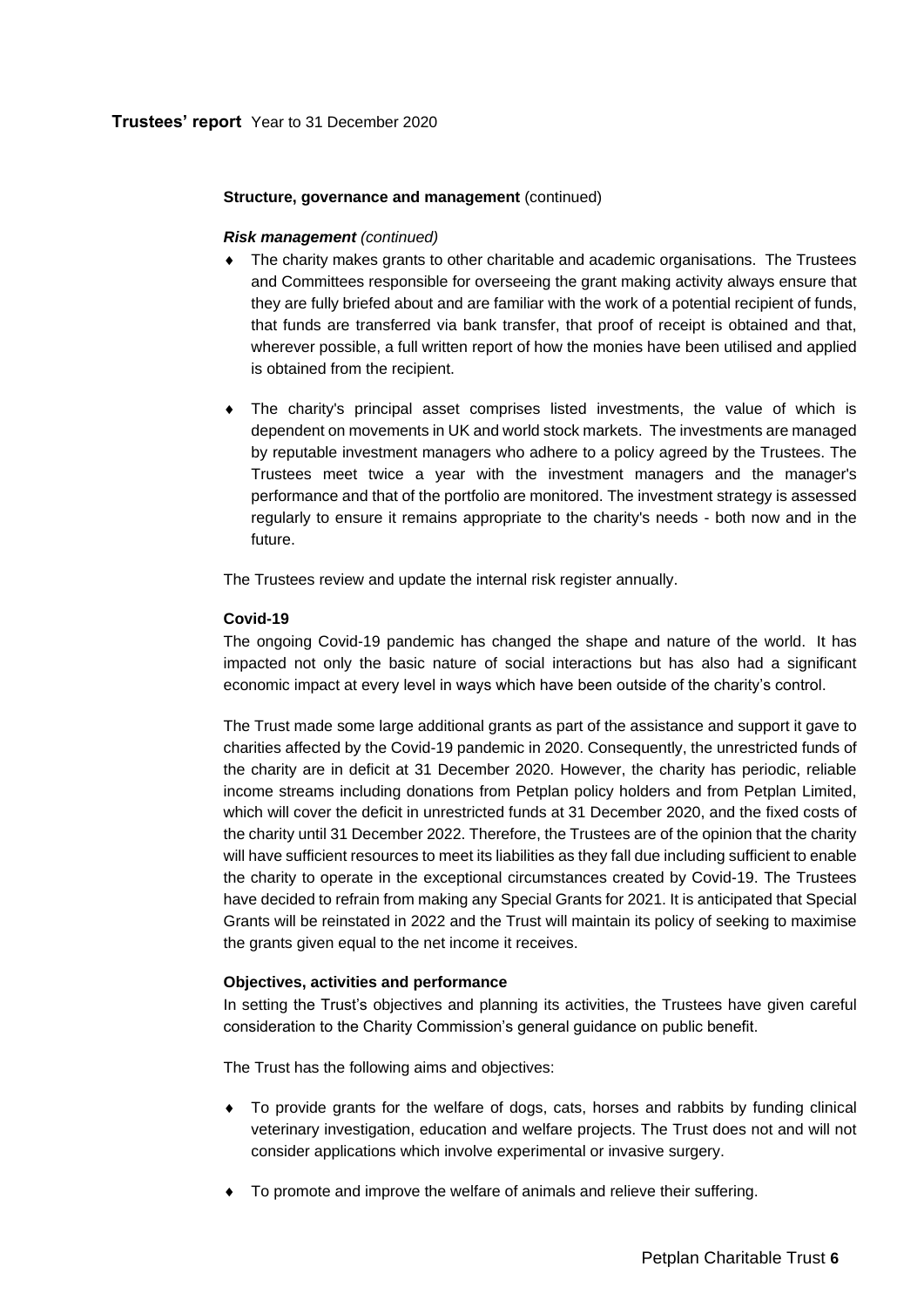## **Objectives, activities and performance** (continued)

- To give Petplan policy holders the opportunity to act as a major collective force for the wellbeing of animals through modest individual donations which, when added together, will allow substantial grants to be made.
- To harness the compassion and concern of the Petplan policy holders for the good of all animals.

The principal activity of the Trust is to make grants from donations received to fund clinical veterinary investigation, education and welfare projects. Three rounds of grants are awarded each year, welfare, scientific and special. Capital grants for major projects may also be awarded to Veterinary Schools when funds allow, although there has been a moratorium in place on these since 2007.

**Welfare and educational grant applications** are scrutinised by the Welfare Committee before a shortlist is put forward for consideration by the Trustees. All applicants must be registered charities and must provide comprehensive information including photographs and their most recent accounts.

Several charities are visited each year and all successful applicants are required to provide a written report within twelve months detailing how the funds have been utilised.

**Scientific grant applications** are invited annually via an announcement in the Veterinary Record magazine and are split into two as follows:

- Pump priming grants, up to a maximum of £10,000, which are meant to fund initial research over a period of no more than one year. Pump priming grant applications are scrutinised by the Scientific Advisory Committee (SAC) before a shortlist is put forward for consideration by the Trustees.
- Full grants (which can be any amount at the discretion of the Trustees), which fund indepth research over one, two or three years. In order to qualify for a full grant, applicants must first complete an initial application which is scrutinised by the SAC. If appropriate, the applicant is then required to complete a second, full application. These full applications are once again checked by the SAC and are also subject to external peer review. A final shortlist is drawn up and shortlisted applicants are invited for interview with the SAC. From those interviewed, the SAC will make recommendations to the Trustees.
- All successful applicants are required to provide project reports to update the Trust on progress. The project reports are reviewed by the SAC and any which fail to meet the required standard are followed up before additional funds are awarded.

**Special grants** – from time to time the Trust itself identifies charities or projects it wishes to support and is itself approached outside of the normal Welfare and Scientific grant cycle with proposals. At the discretion of the Chair these may be passed through to a Special Grants Committee made up of the three Trustees, who include the Scientific Secretary and the Chair of Welfare Committee, and who in turn make their recommendations to Trustees.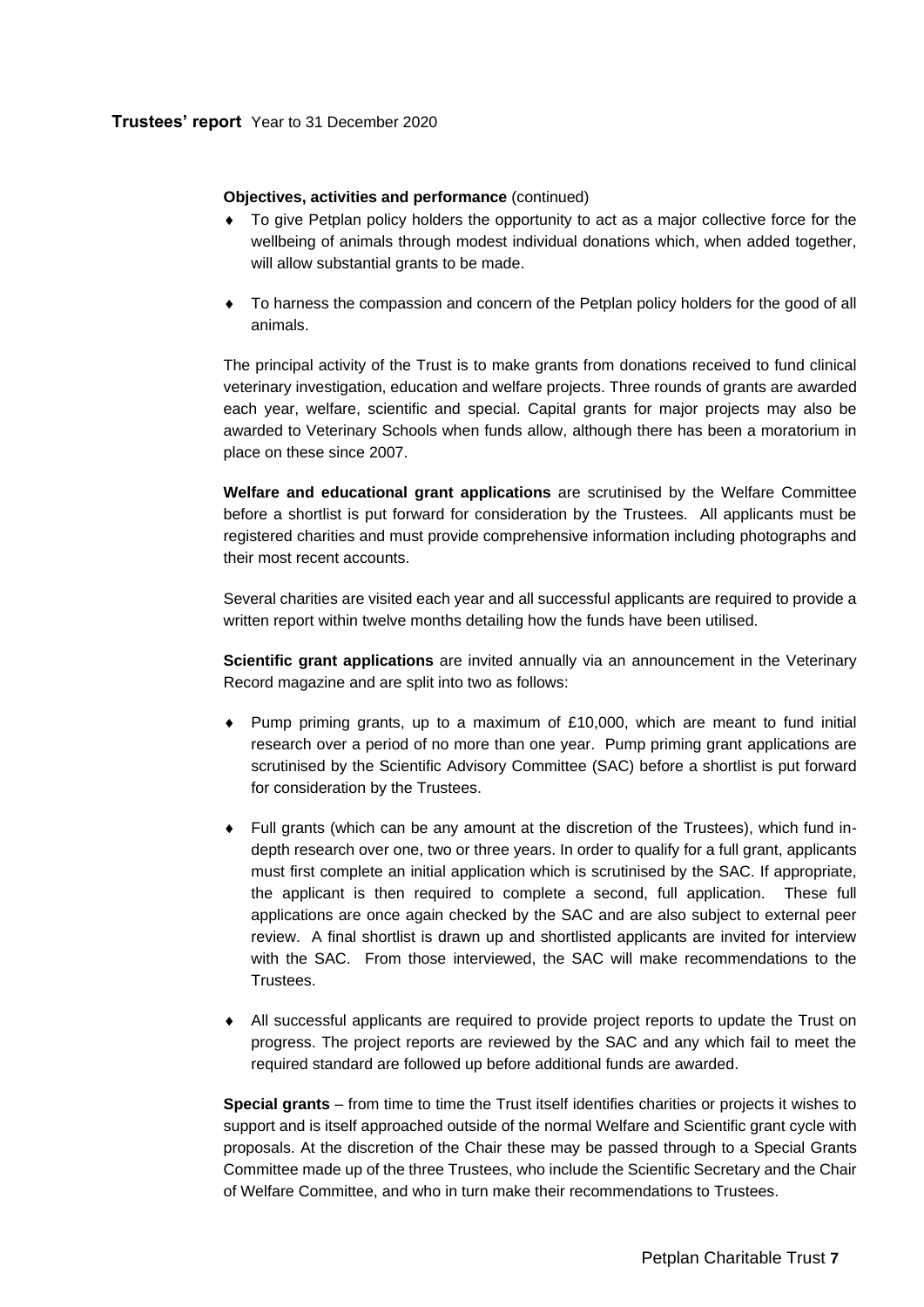#### **Objectives, activities and performance** (continued)

Grants approved during the year less those returned or cancelled were:

|                                | 2020<br>£ | 2019      |
|--------------------------------|-----------|-----------|
| Scientific grants              | 601.346   | 643.710   |
| Special grants                 | 288,533   | 162.369   |
| Welfare and educational grants | 248,822   | 221,750   |
|                                | 1,138,701 | 1,027,829 |

At the inception of the Trust in 1994, Petplan policy holders were invited to make an annual voluntary £1 donation to the Trust. The suggested amount was increased to £1.50 in April 2007 and increased to £2 for new policy holders in May 2015. The Trustees would like to express their thanks to Petplan Limited for actively supporting the work of the Trust.

The Trust has its own website [www.petplancharitabletrust.org.uk.](http://www.petplancharitabletrust.org.uk/) Full information on the Trust, how it is administered, copies of accounts together with information and articles about some of the organisations helped by the Trust are included. The Trust also produces its own newsletter, which is available through the website.

Within the scientific community the Trust appears to grow in stature year on year. Good friends are being made with specialist referees from Australia, USA and Europe and occasionally China and Japan. The Trust is clearly perceived as a valuable asset to research into the welfare of companion animals.

## **Financial review**

## *Financial results*

Donations and legacies amounted to £956,776 (2019: £1,520,749), of which £103,570 is restricted (2019: £614,180). The figure for 2019 was unusually high due to the Animal Rescue Appeal of that year which raised £606,680. Investment activity resulted in investment income of £29,604 (2019: £42,149) and interest receivable of £540 (2019: £393), of which £464 is restricted (2019: £53).

New grants pledged from unrestricted funds, less cancelled grants from previous years, totalled £1,138,701 (2019: £1,027,829). Twenty-one restricted grants of £89,795 were awarded in the year, in addition to two hundred and sixty-seven grants totalling £596,110 in relation to the Animal Rescue Appeal (2019: three grants of £18,580). In addition, other charitable expenditure of £152,315 (2019: £116,249) was incurred, of which £nil was restricted (2019: £268).

After investment losses of £25,414 (2019 – investment gains of £155,195), the net decrease in funds for the year was £1,021,817 (2019 – net increase in funds of £549,423).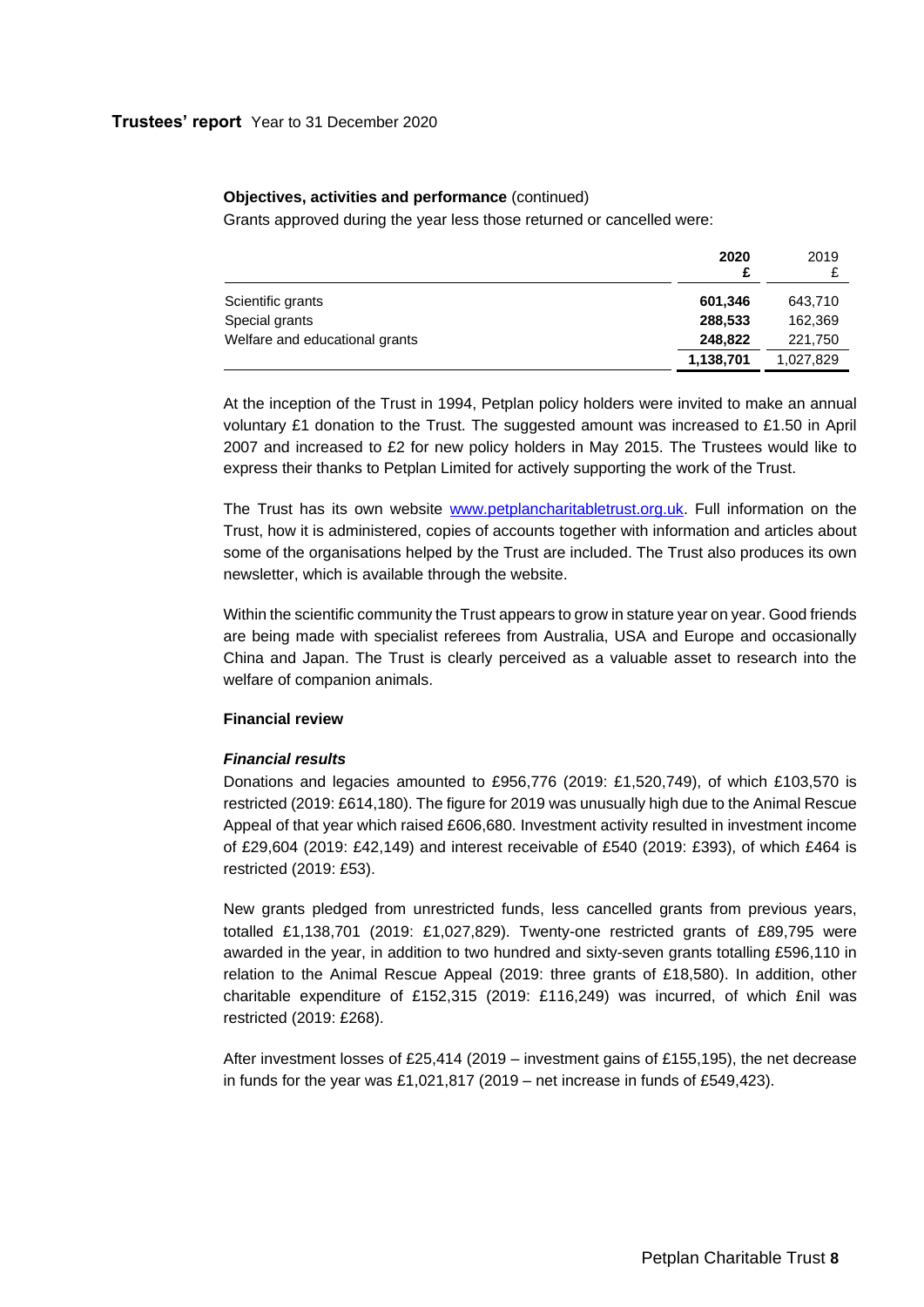**Financial review** (continued)

## *Reserves policy and financial position*

Overall the Trust's strategy remains that of establishing a firm capital base so that it is able to make an enduring contribution through its grants. Total reserves as at 31 December 2020 were in deficit by £95,260 of which £164,146 were a deficit in unrestricted free reserves. The deficit has arisen due to a deliberate strategy of awarding grants during the Covid-19 pandemic to those organisations in need. The deficit arises in part due to the need to account for multi-year grants in the year in which the commitment is made. The cash outflow will follow in future years. The Trustees are aware also that the charity will receive donations from Petplan Limited during 2021 which will be used to replenish the general funds and meet the commitments made in 2020. Whilst acknowledging that there may be challenges in the short to medium term as a result of Covid-19, the cash flow projections for the Trust are such that the Trustees are content that the charity is a going concern.

#### **Investment policy**

The Trust continues to hold funds for the future and at 31 December 2020 had £1,368,237 (2019: £1,445,408) invested in a portfolio under discretionary fund management.

The Trust's investments are managed on a non-discretionary basis by Cazenove Capital (part of the Schroder Group and a trading name of Schroder & Co Limited) with an emphasis on capital growth rather than income.

Representatives of the Trustees communicate with the investment managers on a regular basis to ensure that funds are being managed in the most appropriate way and the investments are fully reviewed and discussed at all meetings of the Trustees.

#### **Fundraising**

The majority of the Trust's donated income consists of the donations made by Petplan Limited's policy holders, who are invited by the company to donate £2 per annum to the Trust, and Petplan Limited itself. Collection of policy holder donations is undertaken by Petplan Limited.

Additional donations are from time to time received as a result of newsletter mailings and from policyholders who donate any outstanding monies still held by Petplan Limited to the Trust when they cancel their policy for any reason (e.g. death of pet).

During 2019, the Trust benefitted from a legacy but no such income was received in 2020.

The Trust historically has not actively fundraised but has made a decision to increase its fundraising activities. It does not propose to employ a professional fundraiser or commercial participator but is engaging professional help to raise its public image and social media presence.

No complaints were received by the Trust in respect to its fundraising during the year.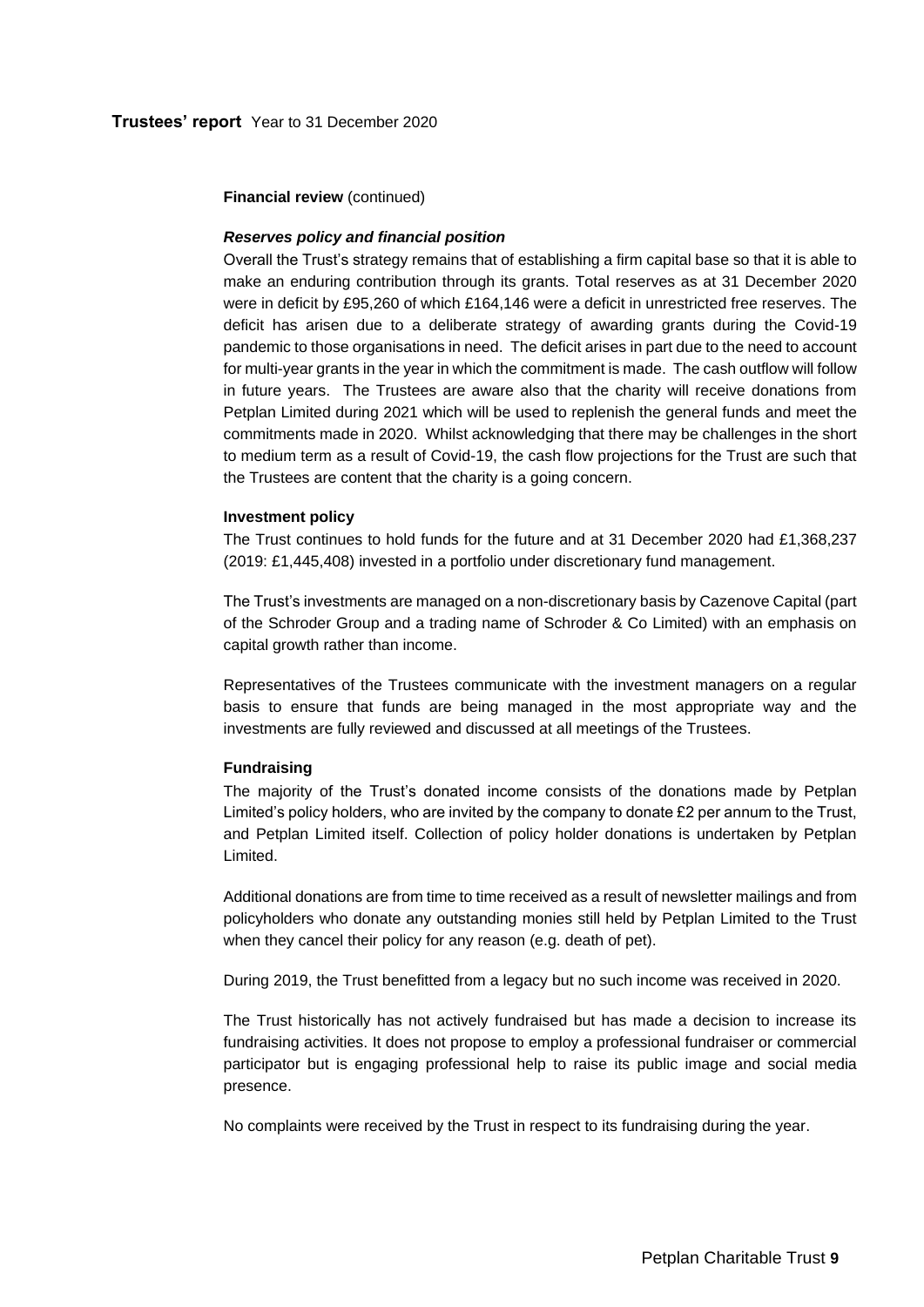## **Trustees' report** Year to 31 December 2020

## **Fundraising** (continued)

The Trust has a basic entry in Charity Choice which is renewed annually. The Trust subscribes to both JustGiving and the GivingMachine.

In 2019 the Trust re-registered for Gift Aid and is now applying Gift Aid, where appropriate, to donations it receives.

## **Future plans**

The fundamental activity of the Trust will remain unchanged in the coming year. Welfare and Scientific grants will be awarded. As the Trust made some large additional grants as part of the assistance and support it gave to charities affected by the Covid-19 pandemic in 2020 Trustees have decided to withhold on any Special grants for 2021.

It is anticipated that Special Grants will be reinstated in 2022 and the Trust will maintain its policy of seeking to maximise the grants given equal to the net income it receives.

During 2021 the Trust will seek to convert to a Charitable Incorporated Organisation (CIO).

Approved on behalf of the Trustees

Trustee: David Simpson

Date of approval: 12 October 2021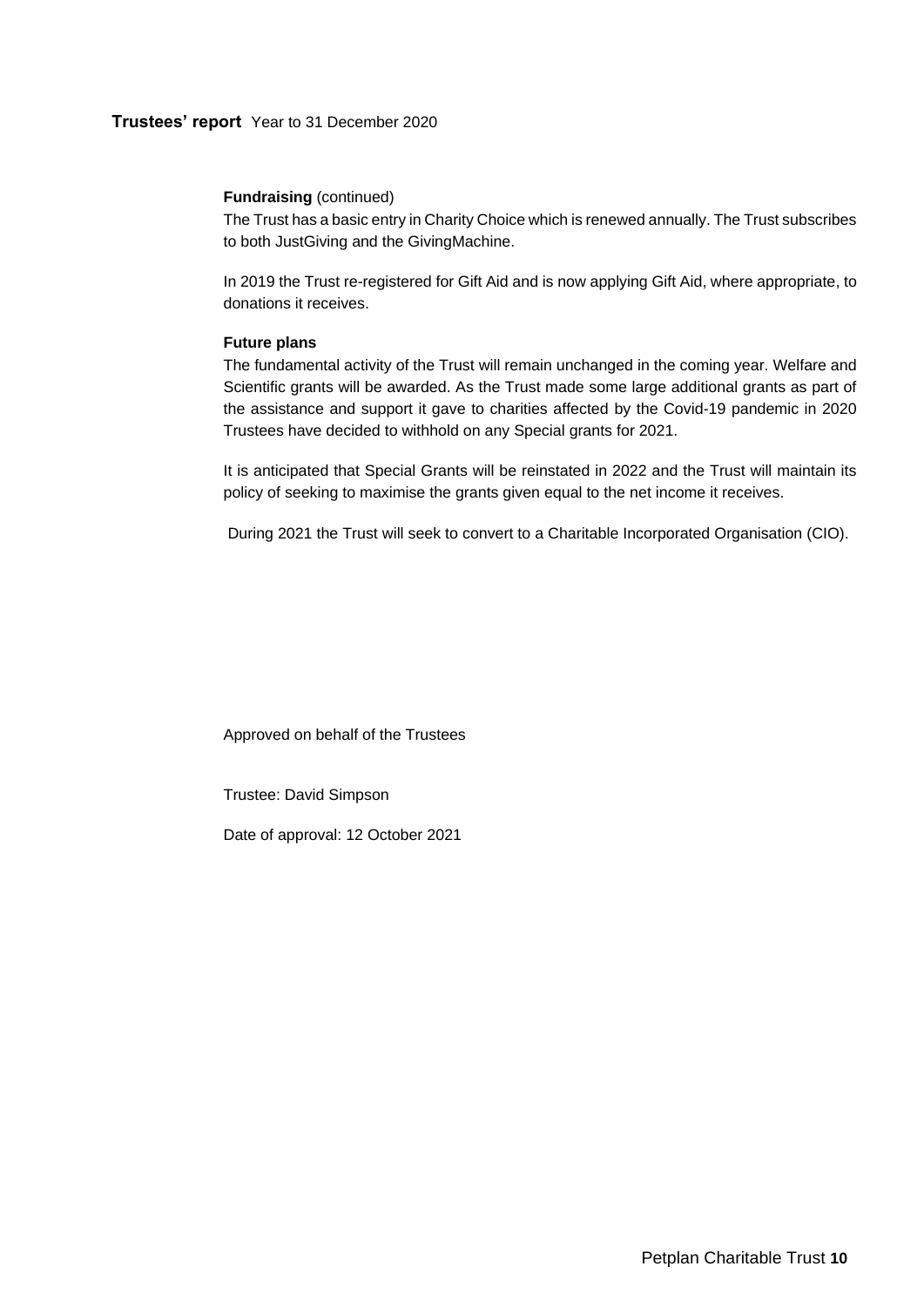## **Independent auditor's report** Year to 31 December 2020

## <span id="page-12-0"></span>**Independent auditor's report to the Trustees of Petplan Charitable Trust**

## **Opinion**

We have audited the accounts of Petplan Charitable Trust (the 'charity') for the year ended 31 December 2020, which comprise the statement of financial activities, the balance sheet, the statement of cash flows, the principal accounting policies, the notes to the accounts and the appendix. The financial reporting framework that has been applied in their preparation is applicable law and United Kingdom Accounting Standards, including Financial Reporting Standard 102 'The Financial Reporting Standard applicable in the UK and Republic of Ireland' (United Kingdom Generally Accepted Accounting Practice).

In our opinion, the accounts:

- give a true and fair view of the state of the charity's affairs as at 31 December 2020 and of its income and expenditure for the year then ended;
- have been properly prepared in accordance with United Kingdom Generally Accepted Accounting Practice; and
- have been prepared in accordance with the requirements of the Charities Act 2011.

## **Basis for opinion**

We conducted our audit in accordance with International Standards on Auditing (UK) (ISAs (UK)) and applicable law. Our responsibilities under those standards are further described in the auditor's responsibilities for the audit of the accounts section of our report. We are independent of the charity in accordance with the ethical requirements that are relevant to our audit of the accounts in the UK, including the FRC's Ethical Standard, and we have fulfilled our other ethical responsibilities in accordance with these requirements. We believe that the audit evidence we have obtained is sufficient and appropriate to provide a basis for our opinion.

## **Conclusions relating to going concern**

In auditing the financial statements, we have concluded that the trustees' use of the going concern basis of accounting in the preparation of the accounts is appropriate.

Based on the work we have performed, we have not identified any material uncertainties relating to events or conditions that, individually or collectively, may cast significant doubt on the charity's ability to continue as a going concern for a period of at least twelve months from when the financial statements are authorised for issue.

Our responsibilities and the responsibilities of the trustees with respect to going concern are described in the relevant sections of this report.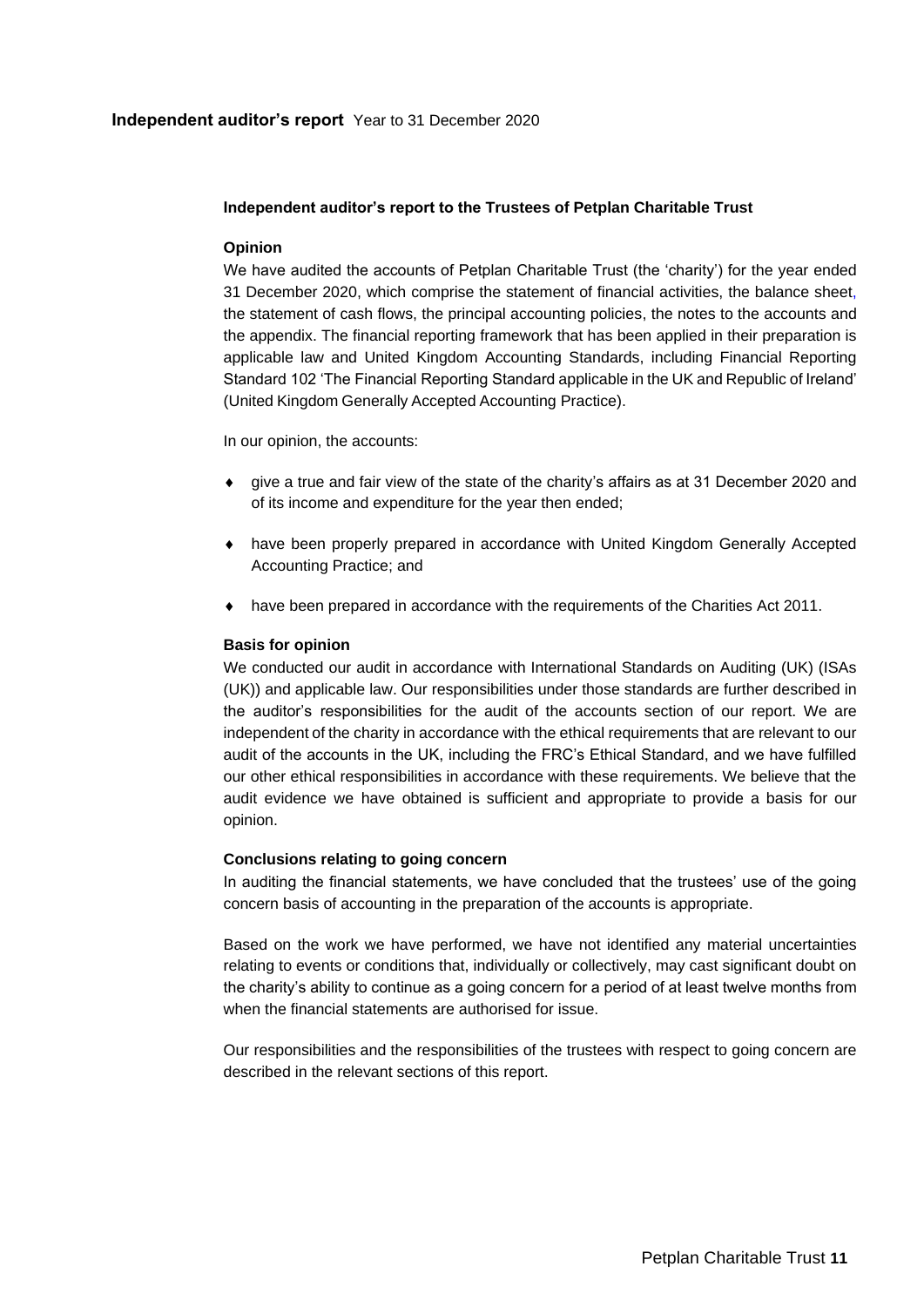## **Independent auditor's report** Year to 31 December 2020

#### **Other information**

The Trustees are responsible for the other information. The other information comprises the information included in the Annual Report and Accounts, other than the accounts and our auditor's report thereon. Our opinion on the accounts does not cover the other information and we do not express any form of assurance conclusion thereon.

In connection with our audit of the accounts, our responsibility is to read the other information and, in doing so, consider whether the other information is materially inconsistent with the accounts or our knowledge obtained in the audit or otherwise appears to be materially misstated. If we identify such material inconsistencies or apparent material misstatements, we are required to determine whether there is a material misstatement in the accounts or a material misstatement of the other information. If, based on the work we have performed, we conclude that there is a material misstatement of this other information, we are required to report that fact.

We have nothing to report in this regard.

## **Matters on which we are required to report by exception**

We have nothing to report in respect of the following matters in relation to which the Charities Act 2011 requires us to report to you if, in our opinion:

- the information given in the Trustees' report is inconsistent in any material respect with the accounts; or
- sufficient and proper accounting records have not been kept; or
- the accounts are not in agreement with the accounting records and returns; or
- we have not received all the information and explanations we require for our audit.

#### **Responsibilities of Trustees**

As explained more fully in the Trustees' responsibilities statement, the Trustees are responsible for the preparation of the accounts and for being satisfied that they give a true and fair view, and for such internal control as the Trustees determine is necessary to enable the preparation of accounts that are free from material misstatement, whether due to fraud or error.

In preparing the accounts, the Trustees are responsible for assessing the charity's ability to continue as a going concern, disclosing, as applicable, matters related to going concern and using the going concern basis of accounting unless the Trustees either intend to liquidate the charity or to cease operations, or have no realistic alternative but to do so.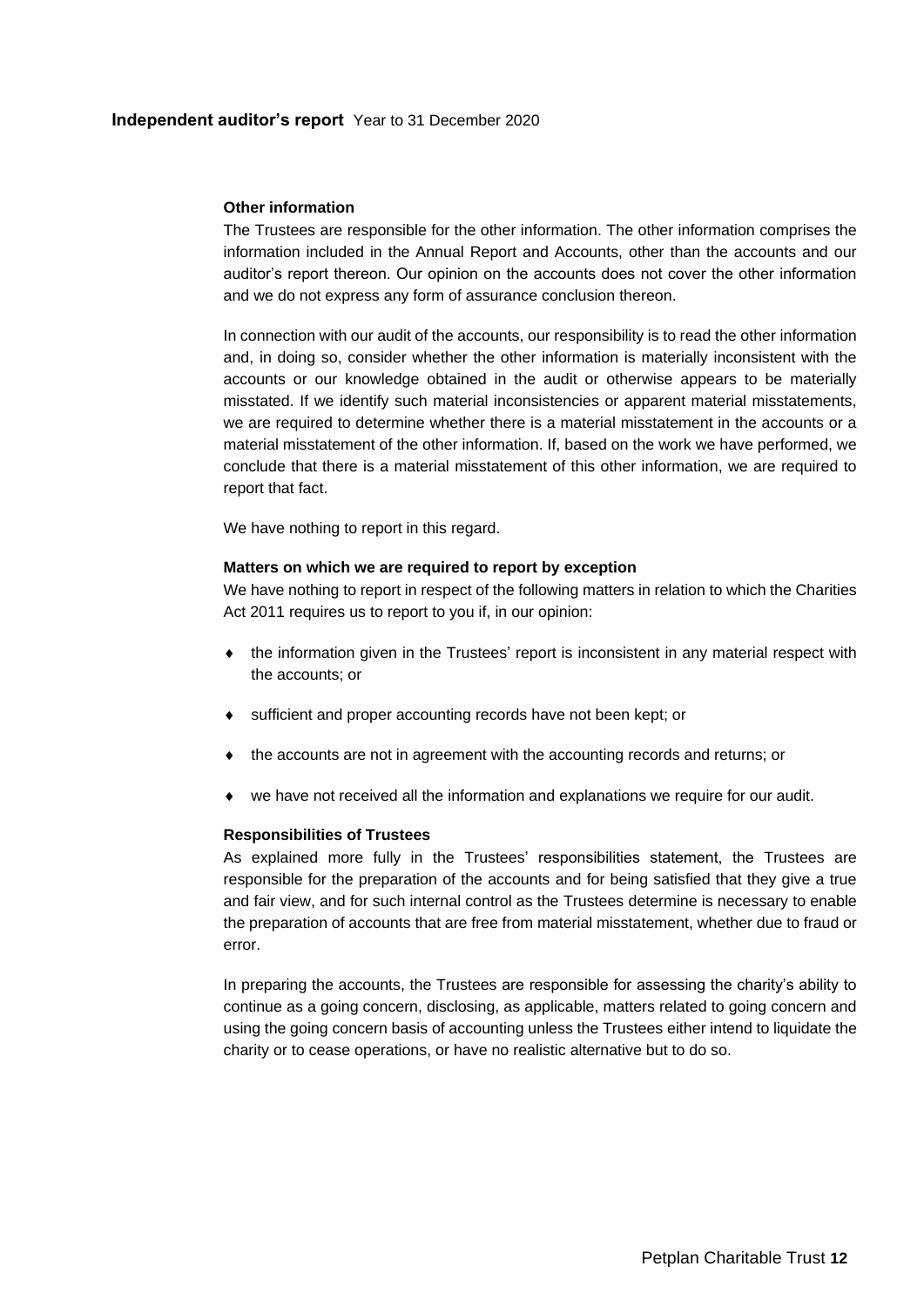## **Auditor's responsibilities for the audit of the accounts**

Our objectives are to obtain reasonable assurance about whether the accounts as a whole are free from material misstatement, whether due to fraud or error, and to issue an auditor's report that includes our opinion. Reasonable assurance is a high level of assurance, but is not a guarantee that an audit conducted in accordance with ISAs (UK) will always detect a material misstatement when it exists. Misstatements can arise from fraud or error and are considered material if, individually or in the aggregate, they could reasonably be expected to influence the economic decisions of users taken on the basis of these accounts.

Irregularities, including fraud, are instances of non-compliance with laws and regulations. We design procedures in line with our responsibilities, outlined above, to detect material misstatements in respect of irregularities, including fraud. The extent to which our procedures are capable of detecting irregularities, including fraud, is detailed below.

## *How the audit was considered capable of detecting irregularities including fraud*

Our approach to identifying and assessing the risks of material misstatement in respect of irregularities, including fraud and non-compliance with laws and regulations, was as follows:

- The engagement partner ensured that the engagement team collectively had the appropriate competence, capabilities and skills to identify or recognise non-compliance with applicable laws and regulations;
- We identified the laws and regulations applicable to the charity through discussions with key management and from our knowledge and experience of the charity sector;
- We focused on specific laws and regulations which we considered may have a direct material effect on the accounts or the activities of the charity. These included but were not limited to the Charities Act 2011 and Accounting and Reporting by Charities: Statement of Recommended Practice applicable to charities preparing their accounts in accordance with the Financial Reporting Standard applicable to the United Kingdom and Republic of Ireland (FRS 102) (effective 1 January 2019); and
- We assessed the extent of compliance with the laws and regulations identified above through making enquiries of key management and review of minutes of Trustees' meetings.

We assessed the susceptibility of the charity's financial statements to material misstatement, including obtaining an understanding of how fraud might occur, by:

- Making enquiries of key management as to where they considered there was susceptibility to fraud, their knowledge of actual, suspected and alleged fraud; and
- Considering the internal controls in place to mitigate risks of fraud and non-compliance with laws and regulations.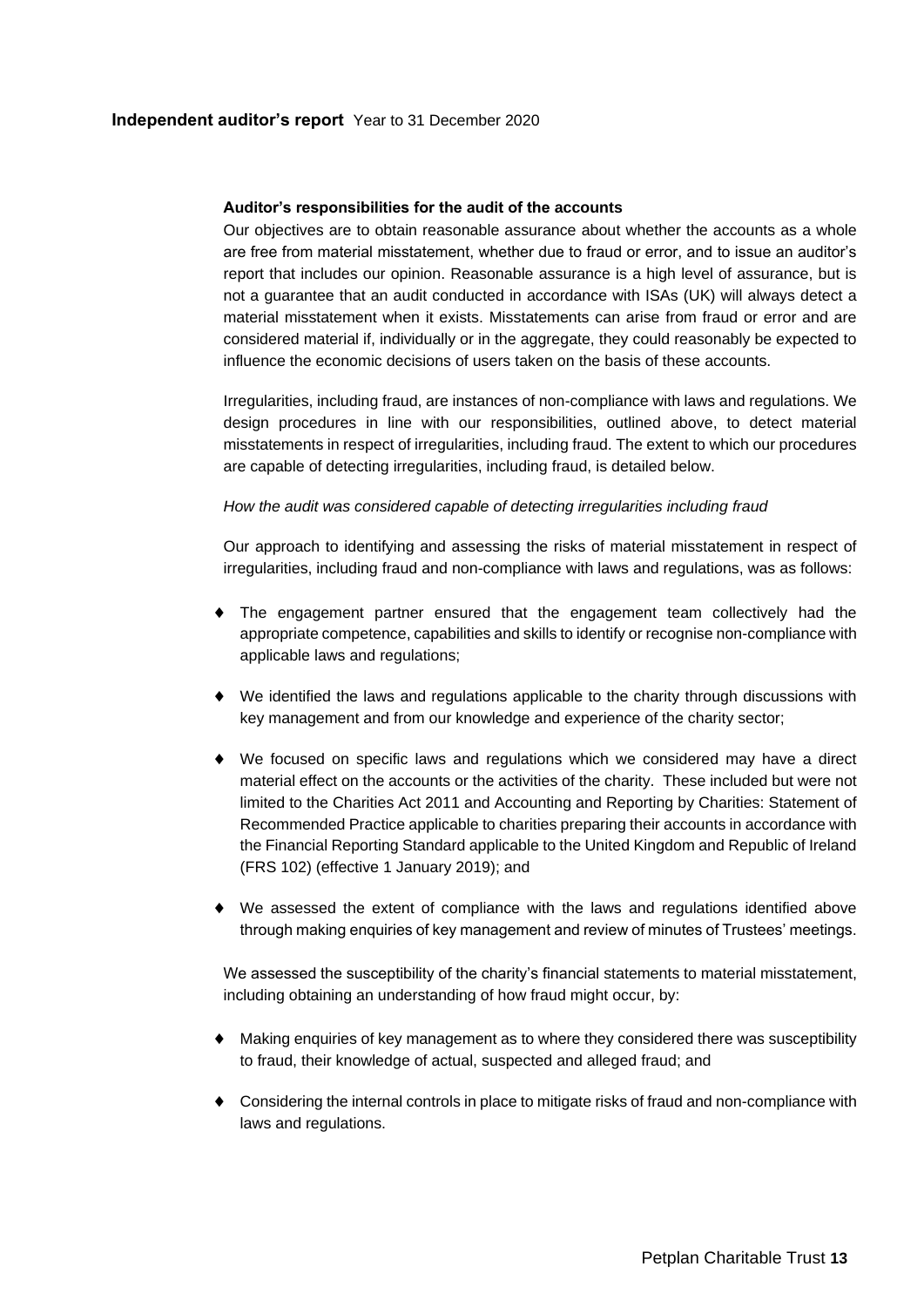## **Independent auditor's report** Year to 31 December 2020

**Auditor's responsibilities for the audit of the financial statements** (continued) To address the risk of fraud through management bias and override of controls, we:

- Performed analytical procedures to identify any unusual or unexpected relationships;
- Tested and reviewed journal entries to identify unusual transactions;
- $\bullet$  Tested the authorisation of expenditure;
- Assessed whether judgements and assumptions made in determining the accounting estimates were indicative of potential bias; and
- Investigated the rationale behind significant or unusual transactions.

In response to the risk of irregularities and non-compliance with laws and regulations, we designed procedures which included, but were not limited to:

- Agreeing financial statement disclosures to underlying supporting documentation;
- Reading the minutes of meetings of Trustees; and
- Enquiring of as to actual and potential litigation and claims.

There are inherent limitations in our audit procedures described above. The more removed that laws and regulations are from financial transactions, the less likely it is that we would become aware of non-compliance. Auditing standards also limit the audit procedures required to identify non-compliance with laws and regulations to enquiry of key management and the inspection of regulatory and legal correspondence, if any.

Material misstatements that arise due to fraud can be harder to detect than those that arise from error as they may involve deliberate concealment or collusion.

A further description of our responsibilities for the audit of the accounts is located on the Financial Reporting Council's website at [www.frc.org.uk/auditorsresponsibilities.](http://www.frc.org.uk/auditorsresponsibilities) This description forms part of our auditor's report.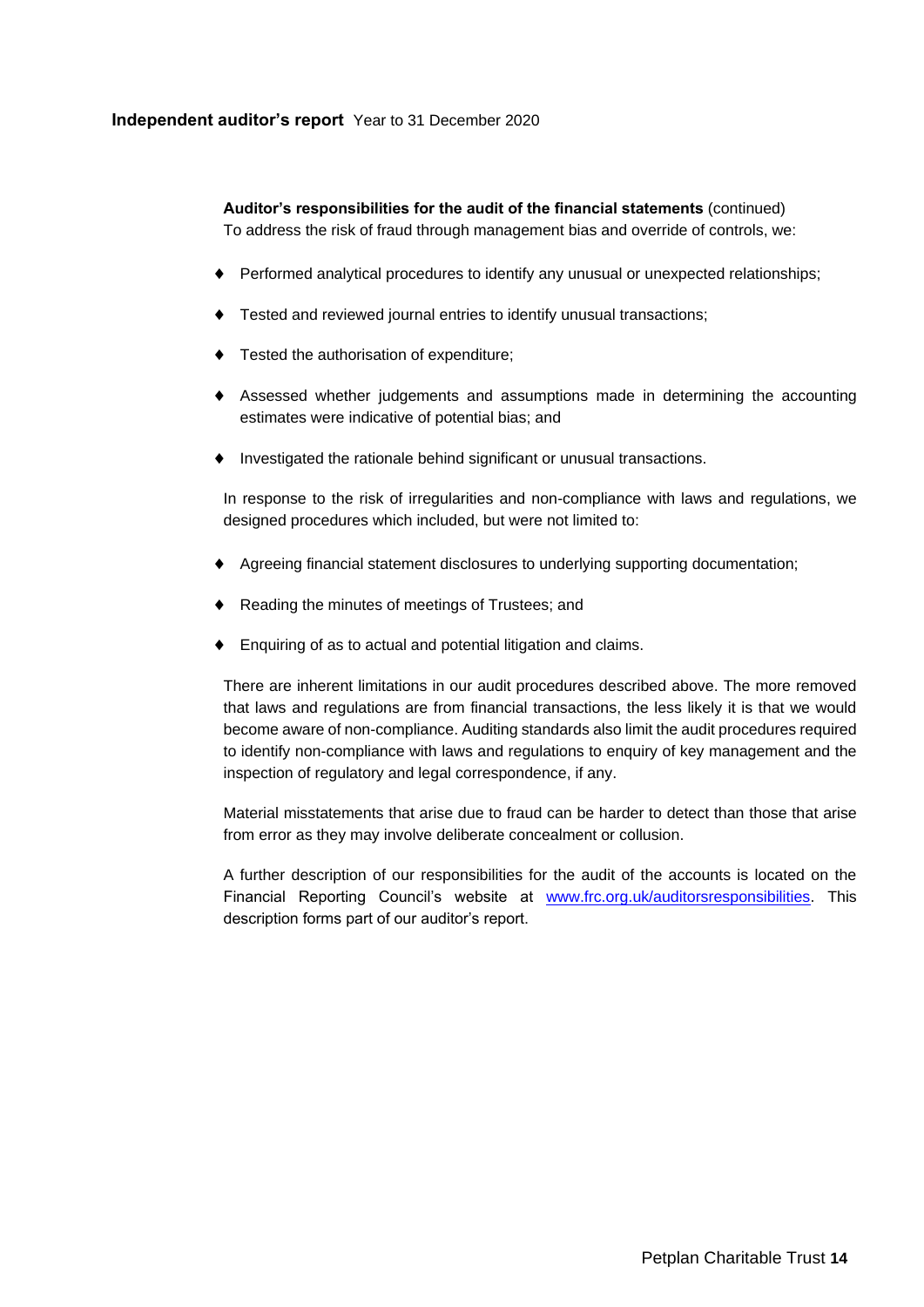## **Independent auditor's report** Year to 31 December 2020

#### **Use of our report**

This report is made solely to the charity's Trustees, as a body, in accordance with section 144 of the Charities Act 2011 and with regulations made under section 154 of that Act. Our audit work has been undertaken so that we might state to the charity's Trustees those matters we are required to state to them in an auditor's report and for no other purpose. To the fullest extent permitted by law, we do not accept or assume responsibility to anyone other than the charity and the charity's Trustees as a body, for our audit work, for this report, or for the opinions we have formed.

Buzzacott LLP 21 October 2021 Statutory Auditor 130 Wood Street London EC2V 6DL

Buzzacott LLP is eligible to act as an auditor in terms of Section 1212 of the Companies Act 2006.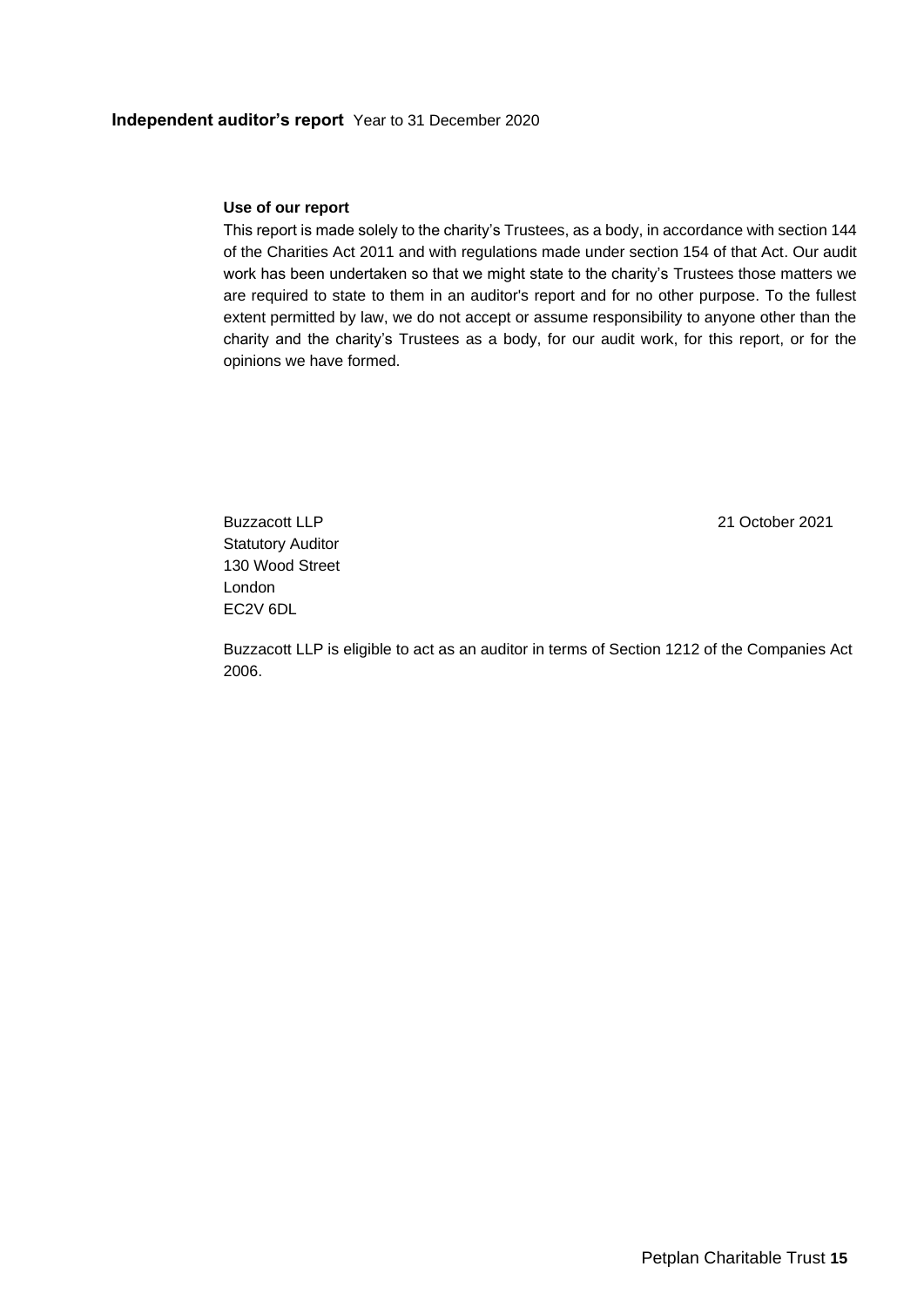## **Statement of financial activities** Year to 31 December 2020

<span id="page-17-0"></span>

|                                                       |                | <b>Unrestricted Restricted</b> |            | <b>Total</b><br>funds | Unrestricted | Restricted | Total<br>funds |
|-------------------------------------------------------|----------------|--------------------------------|------------|-----------------------|--------------|------------|----------------|
|                                                       | <b>Notes</b>   | funds                          | funds      | 2020                  | funds        | funds      | 2019           |
|                                                       |                | £                              | £          | £                     | £            | £          | £              |
| Income from:                                          |                |                                |            |                       |              |            |                |
| Donations                                             | 1              | 853,206                        | 103,570    | 956,776               | 906,569      | 614,180    | 1,520,749      |
| Investments and bank deposits                         |                |                                |            |                       |              |            |                |
| . Listed investments                                  | $\overline{2}$ | 29,604                         |            | 29,604                | 42,149       |            | 42,149         |
| . Interest                                            |                | 76                             | 464        | 540                   | 340          | 53         | 393            |
| <b>Total income</b>                                   |                | 882,886                        | 104,034    | 986,920               | 949,058      | 614,233    | 1,563,291      |
| <b>Expenditure on:</b>                                |                |                                |            |                       |              |            |                |
| Raising funds                                         |                |                                |            |                       |              |            |                |
| . Investment manager fees                             |                | 6,402                          |            | 6,402                 | 6,405        |            | 6,405          |
| Charitable activities                                 |                |                                |            |                       |              |            |                |
| . The promotion and improvement                       |                |                                |            |                       |              |            |                |
| of the welfare of animals and                         | 3              |                                |            |                       |              |            |                |
| the relief of their suffering                         |                | 1,291,016                      | 685,905    | 1,976,921             | 1,143,810    | 18,848     | 1,162,658      |
| <b>Total expenditure</b>                              |                | 1,297,418                      | 685,905    | 1,983,323             | 1,150,215    | 18,848     | 1,169,063      |
| Net (expenditure) income before                       |                |                                |            |                       |              |            |                |
| investment (losses) gains and                         |                |                                |            |                       |              |            |                |
| transfers                                             |                | (414, 532)                     | (581, 871) | (996, 403)            | (201, 157)   | 595,385    | 394,228        |
|                                                       |                |                                |            |                       |              |            |                |
| Net (losses) gains on investments                     |                | (25, 414)                      |            | (25, 414)             | 155,195      |            | 155,195        |
|                                                       |                |                                |            |                       |              |            |                |
| Transfers between funds                               | 11             | (25, 396)                      | 25,396     |                       | (29,660)     | 29,660     |                |
| Net (expenditure) income and<br>net movement in funds |                | (465, 342)                     | (556, 475) | (1,021,817)           | (75, 622)    | 625,045    | 549,423        |
|                                                       |                |                                |            |                       |              |            |                |
| <b>Balances brought forward</b>                       |                |                                |            |                       |              |            |                |
| at 1 January 2020                                     |                | 301,196                        | 625,361    | 926,557               | 376,818      | 316        | 377,134        |
|                                                       |                |                                |            |                       |              |            |                |
| <b>Balances carried forward</b>                       |                |                                |            |                       |              |            |                |
| at 31 December 2020                                   |                | (164, 146)                     | 68,886     | (95, 260)             | 301,196      | 625,361    | 926,557        |

All of the Trust's activities derived from continuing operations in the above two financial periods.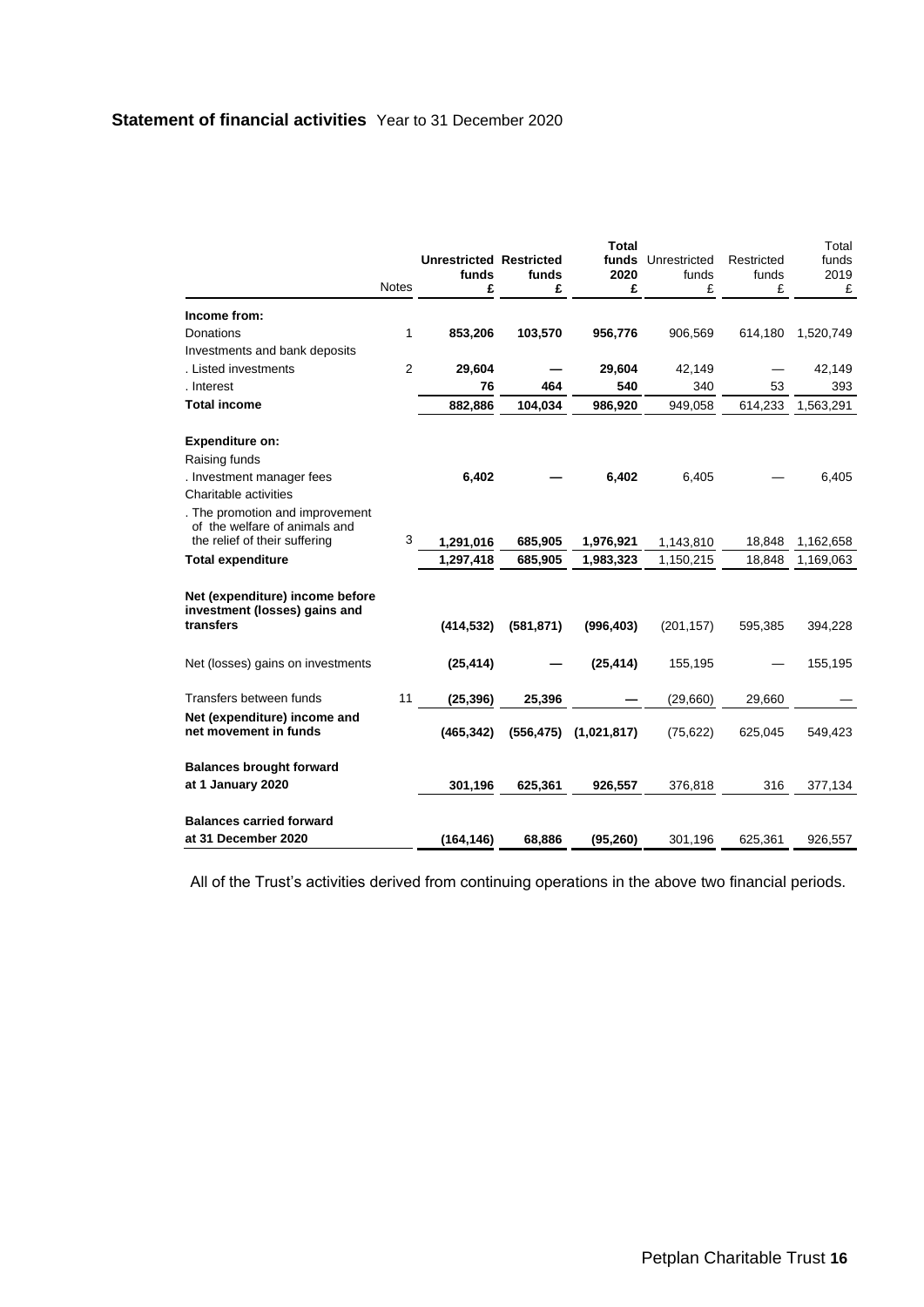## **Balance sheet** 31 December 2020

<span id="page-18-0"></span>

|                                                         |                | 2020       | 2020       | 2019       | 2019       |
|---------------------------------------------------------|----------------|------------|------------|------------|------------|
|                                                         | Notes          | £          | £          | £          | £          |
| <b>Fixed assets</b>                                     |                |            |            |            |            |
| Tangible fixed assets                                   | 6              |            | 21,686     |            | 33,510     |
| Investments                                             | $\overline{7}$ |            | 1,368,237  |            | 1,445,408  |
|                                                         |                |            | 1,389,923  |            | 1,478,918  |
| <b>Current assets</b>                                   |                |            |            |            |            |
| <b>Debtors</b>                                          | 8              | 41,719     |            | 103,741    |            |
| Cash at bank and in hand                                |                | 131,137    |            | 592,889    |            |
|                                                         |                | 172,856    |            | 696,630    |            |
| Liabilities:                                            |                |            |            |            |            |
| Creditors: amounts falling due                          |                |            |            |            |            |
| within one year                                         | 9              | (838, 371) |            | (555, 646) |            |
| Net current (liabilities) assets                        |                |            | (665, 515) |            | 140,984    |
| <b>Total assets less current</b><br>liabilities         |                |            | 724,408    |            | 1,619,902  |
| <b>Creditors:</b> amounts falling due after<br>one year |                |            |            |            |            |
| . Grants payable                                        |                |            | (819, 668) |            | (693, 345) |
| <b>Total net (liabilities) assets</b>                   |                |            | (95, 260)  |            | 926,557    |
| <b>Represented by:</b>                                  |                |            |            |            |            |
| Unrestricted funds                                      |                |            |            |            |            |
| . General funds                                         |                |            | (185, 832) |            | 267,686    |
| . Tangible fixed assets fund                            | 10             |            | 21,686     |            | 33,510     |
|                                                         |                |            | (164, 146) |            | 301,196    |
| <b>Restricted funds</b>                                 | 11             |            | 68,886     |            | 625,361    |
|                                                         |                |            | (95, 260)  |            | 926,557    |

Approved on behalf of the Trustees

David Simpson **Jamie Crittall** Trustee Trustee

Date of approval: 12 October 2021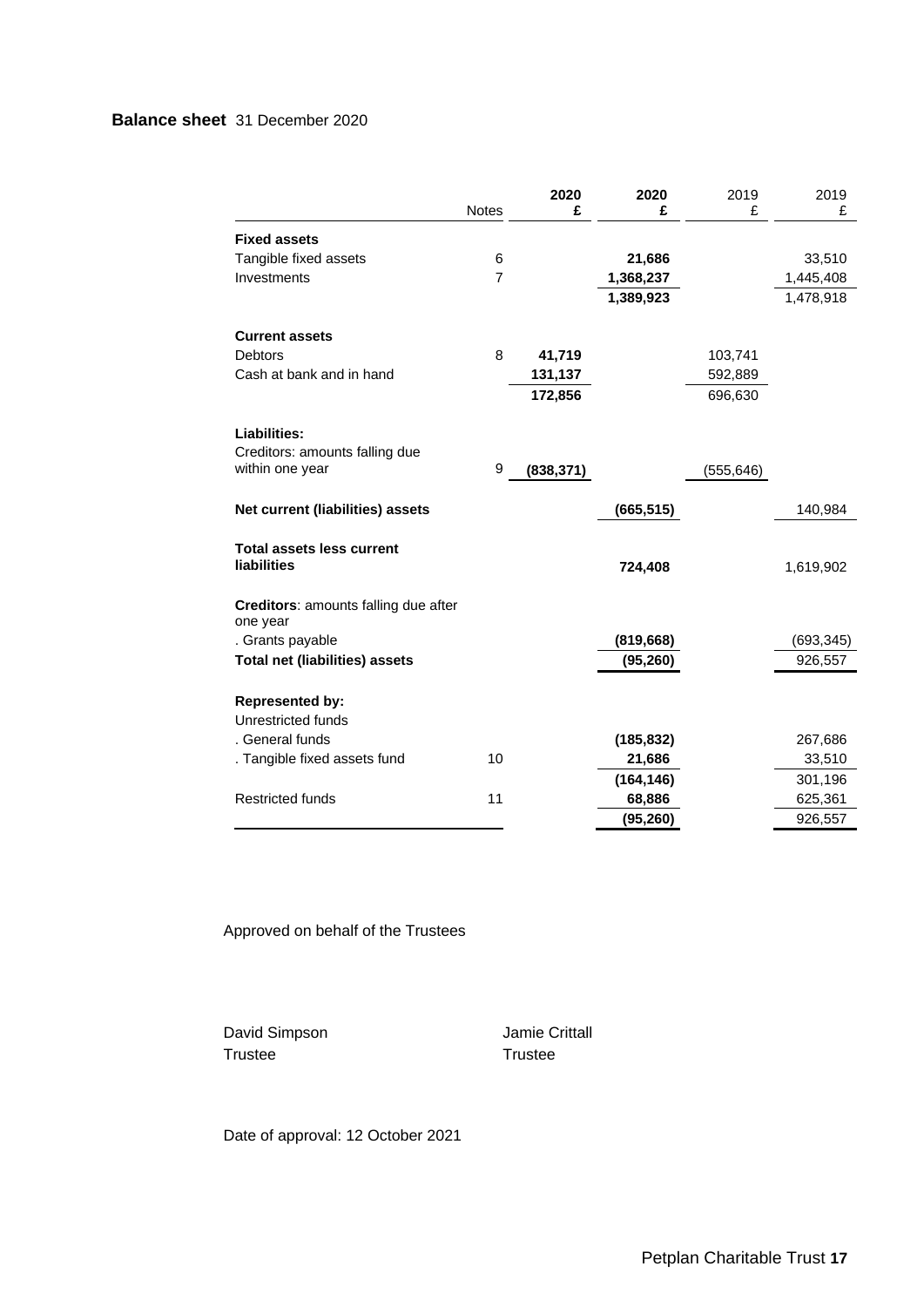<span id="page-19-0"></span>

|                                                     | <b>Notes</b> | 2020<br>£  | 2019<br>£  |
|-----------------------------------------------------|--------------|------------|------------|
| Cash flows from operating activities:               |              |            |            |
| Net cash (used in) provided by operating activities | A            | (543, 653) | 444,574    |
| Cash flows from investing activities:               |              |            |            |
| Investment income received                          |              | 29,604     | 42.149     |
| Interest received                                   |              | 540        | 393        |
| Purchase of investments                             |              |            | (102, 165) |
| Proceeds from the disposal of investments           |              |            | 64,231     |
| Purchase of fixed assets                            |              |            | (37,152)   |
| Net cash provided by (used in) investing activities |              | 30,144     | (32,544)   |
| Change in cash and cash equivalents in the year     |              | (513, 509) | 412,030    |
| Cash and cash equivalents at 1 January 2020         | B            | 680,155    | 268,125    |
| Cash and cash equivalents at 31 December 2020       | B            | 166,646    | 680,155    |

**Notes to the statement of cash flows for the year to 31 December 2020**

## **A Reconciliation of net income to net cash (used in) provided by operating activities**

|                                                                                                 | 2020<br>£   | 2019       |
|-------------------------------------------------------------------------------------------------|-------------|------------|
| Net movement in funds (as per the statement of financial activities)<br><b>Adjustments for:</b> | (1,021,817) | 549,423    |
| Depreciation charge                                                                             | 11,824      | 3,642      |
| Losses (gains) on investments                                                                   | 25,414      | (155, 195) |
| Investment income receivable                                                                    | (29, 604)   | (42, 149)  |
| Interest receivable                                                                             | (540)       | (393)      |
| Decrease (increase) in debtors                                                                  | 62,022      | (61,081)   |
| Increase in creditors                                                                           | 409,048     | 150,327    |
| Net cash (used in) provided by operating activities                                             | (543,653)   | 444.574    |

## **B Analysis of cash and cash equivalents**

|                                  | 2020    | 2019    |
|----------------------------------|---------|---------|
| Cash at bank and in hand         | 131.137 | 592,889 |
| Cash held by investment managers | 35.509  | 87.266  |
| Total cash and cash equivalents  | 166.646 | 680,155 |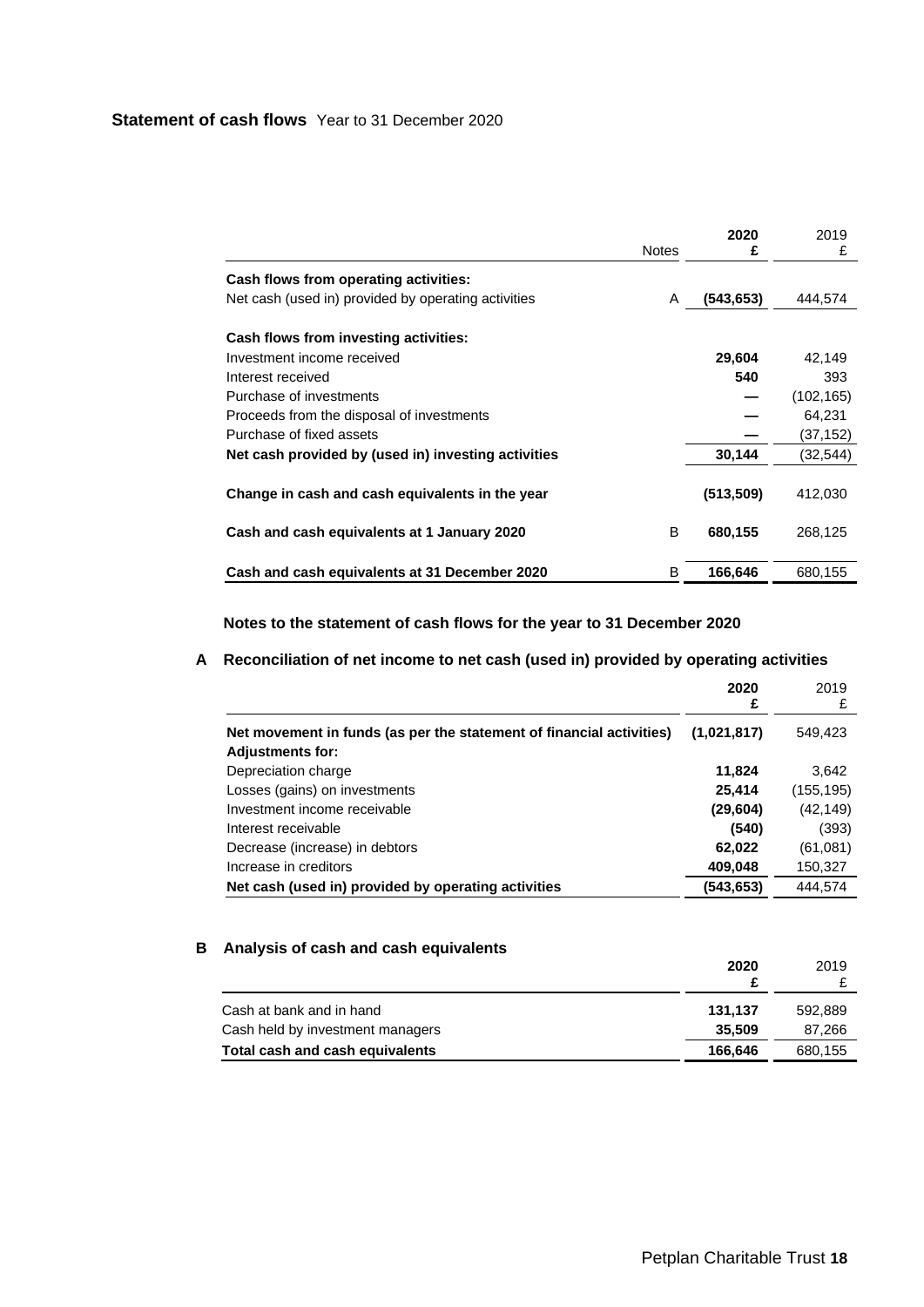<span id="page-20-0"></span>The principal accounting policies adopted, judgements and key sources of estimation and uncertainty in the preparation of the accounts are laid out below.

#### **Basis of preparation**

These accounts have been prepared for the year to 31 December 2020 with comparative information provided for the year to 31 December 2019.

The accounts have been prepared under the historical cost convention with items recognised at cost or transaction value unless otherwise stated in the relevant accounting policies below or the notes to these accounts.

The accounts have been prepared in accordance with Accounting and Reporting by Charities: Statement of Recommended Practice applicable to charities preparing their accounts in accordance with the Financial Reporting Standard applicable in the United Kingdom and Republic of Ireland (Charities SORP FRS 102), the Financial Reporting Standard applicable in the UK and Republic of Ireland (FRS 102) and the Charities Act 2011.

The charity constitutes a public benefit entity as defined by FRS 102.

The accounts are presented in sterling and are rounded to the nearest pound.

## **Critical accounting estimates and areas of judgement**

Preparation of the accounts requires the Trustees to make significant judgements and estimates.

The items in the accounts where these judgements and estimates have been made include:

- assessing the probability of receiving legacies of which the charity has been notified;
- estimating the liability for multi-year grant commitments;
- estimating the useful economic life of tangible fixed assets for the purpose of determining the annual depreciation charge; and
- estimating future income and expenditure flows for the purpose of assessing going concern (see below).

## **Assessment of going concern**

The Trustees have assessed whether the use of the going concern assumption is appropriate in preparing these accounts. The Trustees have made this assessment in respect to a period of at least one year from the date of approval of these accounts.

The total eventual impact of the ongoing global coronavirus pandemic is still unknown. Therefore, currently it is not possible to evaluate all the potential implications for the charity's activities, and beneficiaries.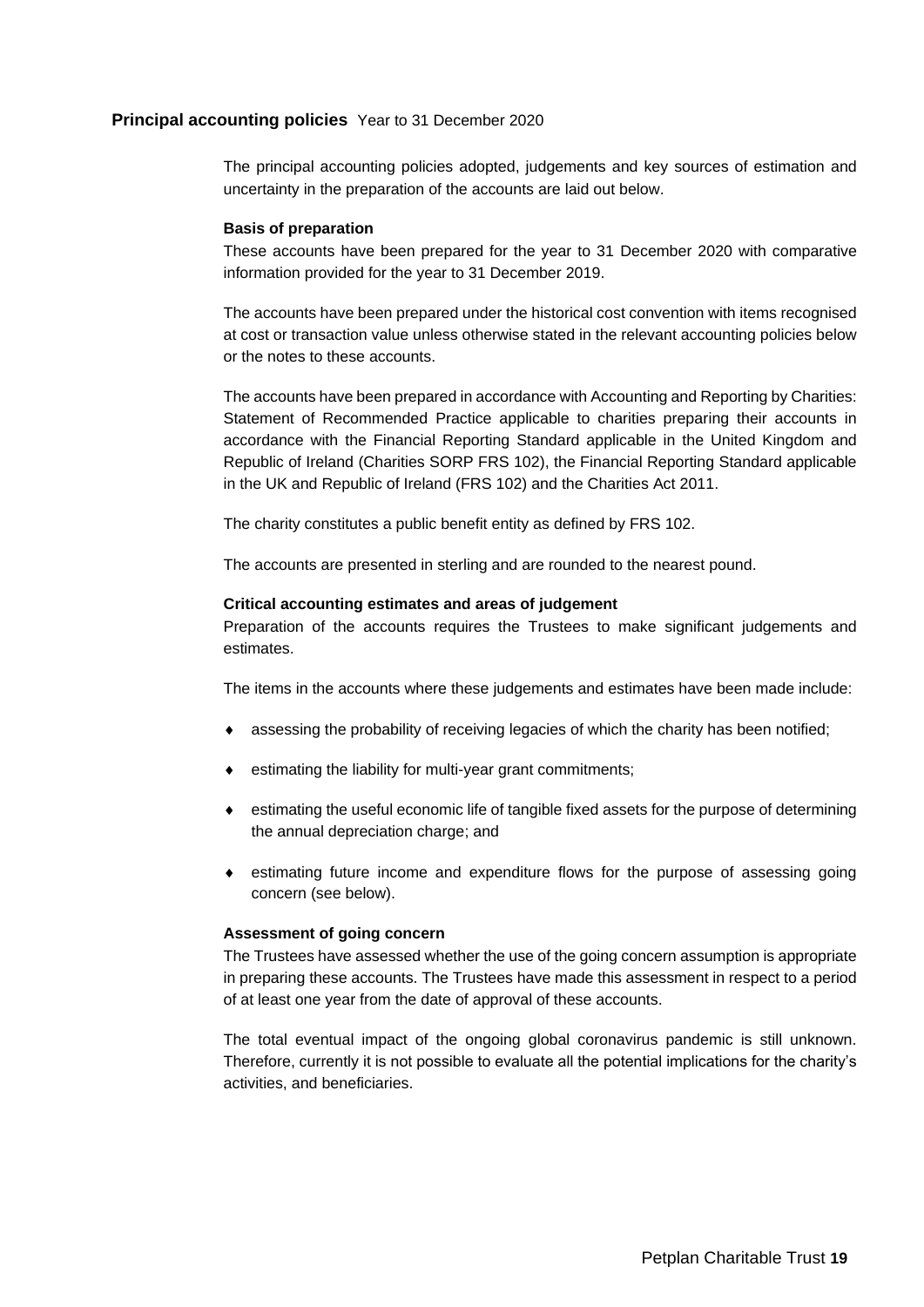## **Assessment of going concern** (continued)

Overall the Trust's strategy remains that of establishing a firm capital base so that it is able to make an enduring contribution through its grants. Total reserves as at 31 December 2020 were in deficit by £95,260 of which £164,146 were a deficit in unrestricted free reserves. The deficit has arisen due to a deliberate strategy of awarding grants during the Covid-19 pandemic to those organisations in need. The deficit arises in part due to the need to account for multi-year grants in the year in which the commitment is made. The cash outflow will follow in future years. The Trustees are aware also that the charity will receive donations from Petplan Limited during 2021 which will be used to replenish the general funds and meet the commitments made in 2020. Whilst acknowledging that there may be challenges in the short to medium term as a result of Covid-19, the cash flow projections for the Trust are such that the Trustees are content that the charity is a going concern and will have sufficient liquid assets to meet its liabilities as they fall due for at least the next twelve months, including sufficient to enable the charity to operate in the exceptional circumstances created by Covid-19. The most significant areas of judgement that affect items in the financial statements are detailed above.

#### **Income**

Income is recognised in the period in which the charity has entitlement to the income, the amount of income can be measured reliably and it is probable that the income will be received.

Income comprises donations, legacies and investment income.

Donations receivable from Petplan policy holders, Petplan Limited (see note 13) and private donations are credited to the statement of financial activities when the charity has confirmation of both the amount and the settlement date. Donations arising out of fundraising events are credited to the statement of financial activities in the year in which the event takes place. All other income is credited to the statement of financial activities on a receivable basis.

Donated services and facilities are recognised on the basis of the value of the gift to the charity, which is the amount the charity would have been willing to pay to obtain facilities or services of equivalent economic benefit on the open market.

Legacies are included in the statement of financial activities when the charity is entitled to the legacy, the executors have established that there are sufficient surplus assets in the estate to pay the legacy, and any other conditions attached to the legacy are within the control of the charity.

Dividends are recognised once the dividend has been declared and notification has been received of the dividend due.

Interest on funds held on deposit is included when receivable and the amount can be measured reliably by the charity; this is normally upon notification of the interest paid or payable by the bank.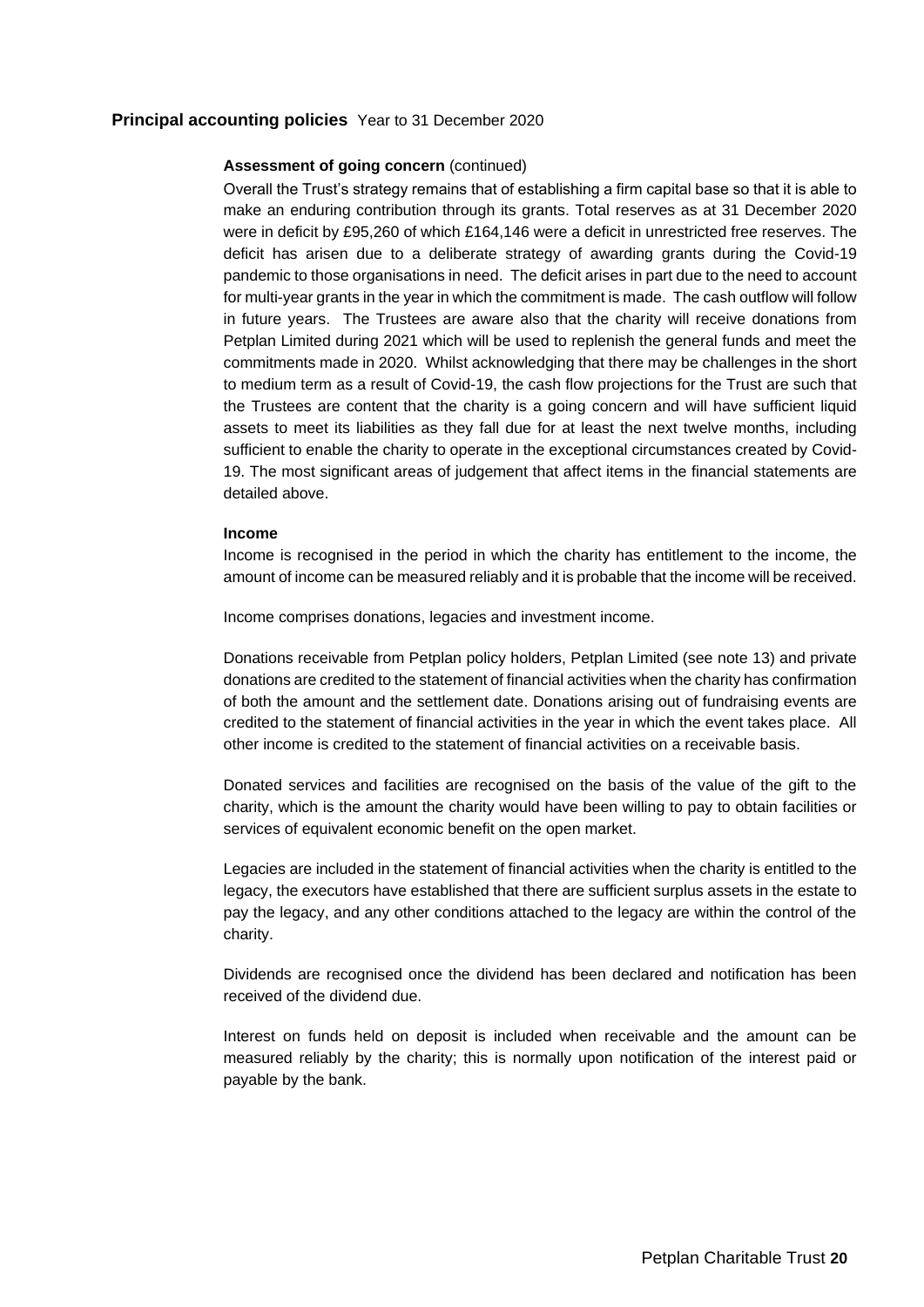### **Expenditure**

Expenditure is debited to the statement of financial activities on an accruals basis and comprises expenditure on raising funds and expenditure on charitable activities. Expenditure on raising funds comprises investment manager fees and expenditure on charitable activities consists of grants payable and the costs of administering the grants programme.

Grants comprise amounts pledged in the year to fund clinical veterinary investigation, education, welfare and capital projects for dogs, cats, horses and rabbits. This category also includes grants paid out in the year as a result of Petplan Charitable Trust administering the PCCT / Journal of Comparative Pathology Educational Trust joint grant.

Where grants are payable by instalment, but those instalments form part of a binding commitment by the Trustees, the total grant is charged to the statement of financial activities in the year in which the commitment is made. Future instalments are shown on the balance sheet as creditors analysed between amounts due within one year and amounts due after more than one year.

Administration costs comprise reimbursed expenses of the Scientific and Welfare Committees, and fees of a part-time Scientific Secretary who reviews and considers grant applications and advises the Trustees on the feasibility of projects. They also comprise central management costs, including the remuneration costs of an administrator; governance costs which include costs which are attributable to legal procedures necessary for compliance with constitutional and statutory requirements; costs associated with the management of the Trust's assets; and organisation management.

## **Tangible fixed assets**

All assets costing more than £500 are capitalised. Any assets costing less than £500 are charged directly to expenditure. Tangible fixed assets are included in the accounts at cost and are depreciated based on a straight-line basis as follows:

Office equipment - over 3 years Website - over 3 years

#### **Investments**

Listed investments are a form of basic financial instrument and are initially recognised at their transaction value and subsequently measured at their fair value as at the balance sheet date using the closing quoted market price.

The charity does not acquire put options, derivatives or other complex financial instruments.

As noted above the main form of financial risk faced by the charity is that of volatility in equity markets and investment markets due to wider economic conditions, the attitude of investors to investment risk, and changes in sentiment concerning equities and within particular sectors or sub sectors.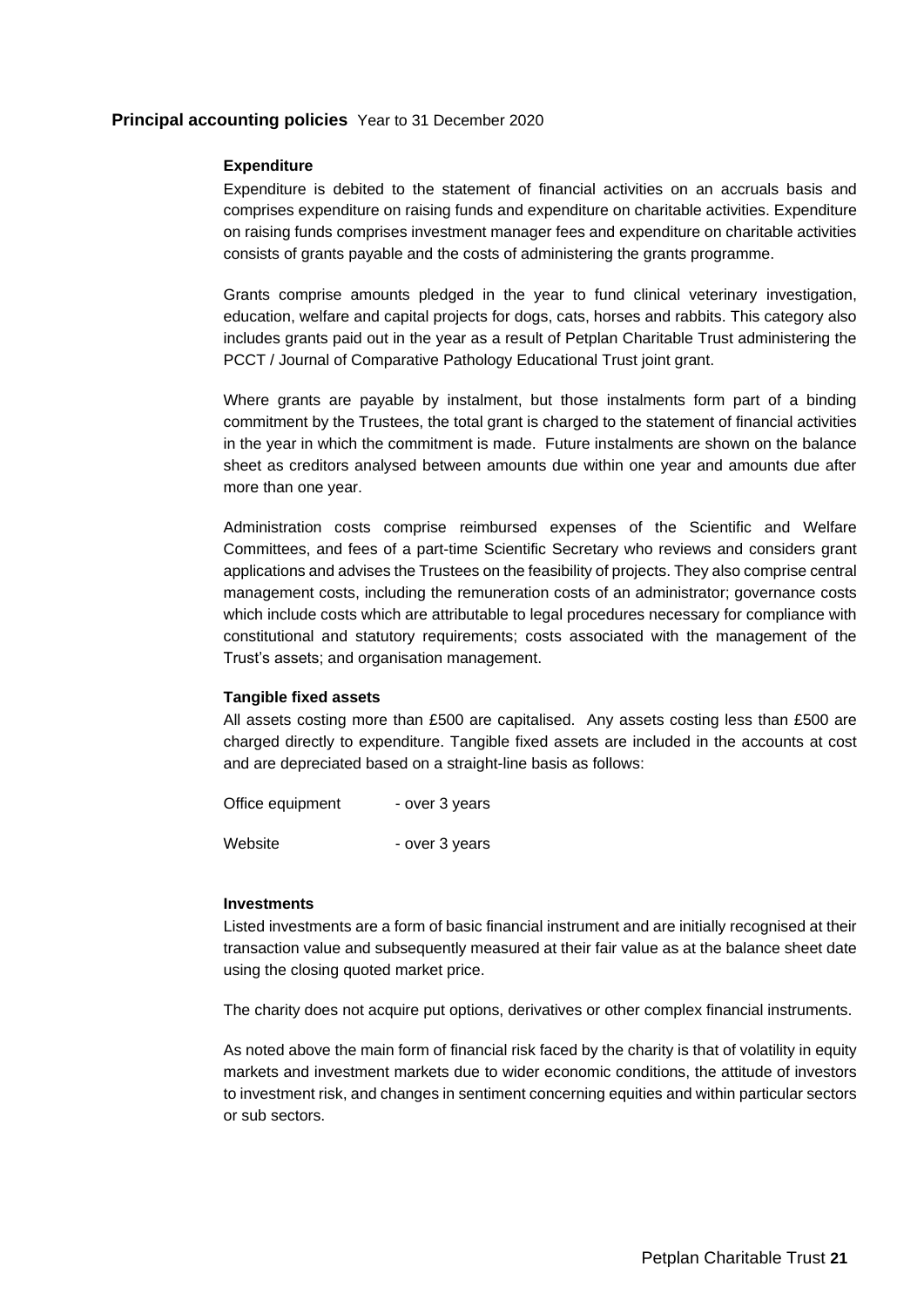## **Investments** (continued)

Realised gains (or losses) on investment assets are calculated as the difference between disposal proceeds and their opening carrying value or their purchase value is acquired subsequent to the first day of the financial year. Unrealised gains and losses are calculated as the difference between the fair value at the year end and their carrying value at that date. Realised and unrealised investment gains (or losses) are combined in the statement of financial activities and are credited (or debited) in the year in which they arise.

### **Debtors**

Debtors are recognised at their settlement amount, less any provision for non-recoverability. Prepayments are valued at the amount prepaid. They have been discounted to the present value of the future cash receipt where such discounting is material.

## **Cash at bank and in hand**

Cash at bank and in hand represents such accounts and instruments that are available on demand or have a maturity of less than three months from the date of acquisition.

#### **Creditors and provisions**

Creditors and provisions are recognised when there is an obligation at the balance sheet date as a result of a past event, it is probable that a transfer of economic benefit will be required in settlement, and the amount of the settlement can be estimated reliably. Creditors and provisions are recognised at the amount the charity anticipates it will pay to settle the debt. They have been discounted to the present value of the future cash payment where such discounting is material.

#### **Value added tax**

Irrecoverable value added tax is aggregated with the expenditure to which it relates.

## **Fund accounting**

The general funds comprise those monies available for use at the discretion of the Trustees in furtherance of the general charitable objectives of the Trust.

The tangible fixed assets fund comprises the net book value of charity's tangible fixed assets, the existence of which is fundamental to the charity being able to perform its charitable work and thereby achieve its charitable objectives. The value represented by such assets should not be regarded, therefore, as realisable.

Restricted funds comprise the following:

- Monies jointly given by the Journal of Comparative Pathology Educational Trust and Petplan Charitable Trust, which Petplan Charitable Trust administered. The use of these funds was restricted, to be used for specified purposes.
- Funds in respect to the Animals in War Memorial Fund which are administered by Petplan Charitable Trust. The use of these funds is restricted to activities relating to the remembrance of animals in war.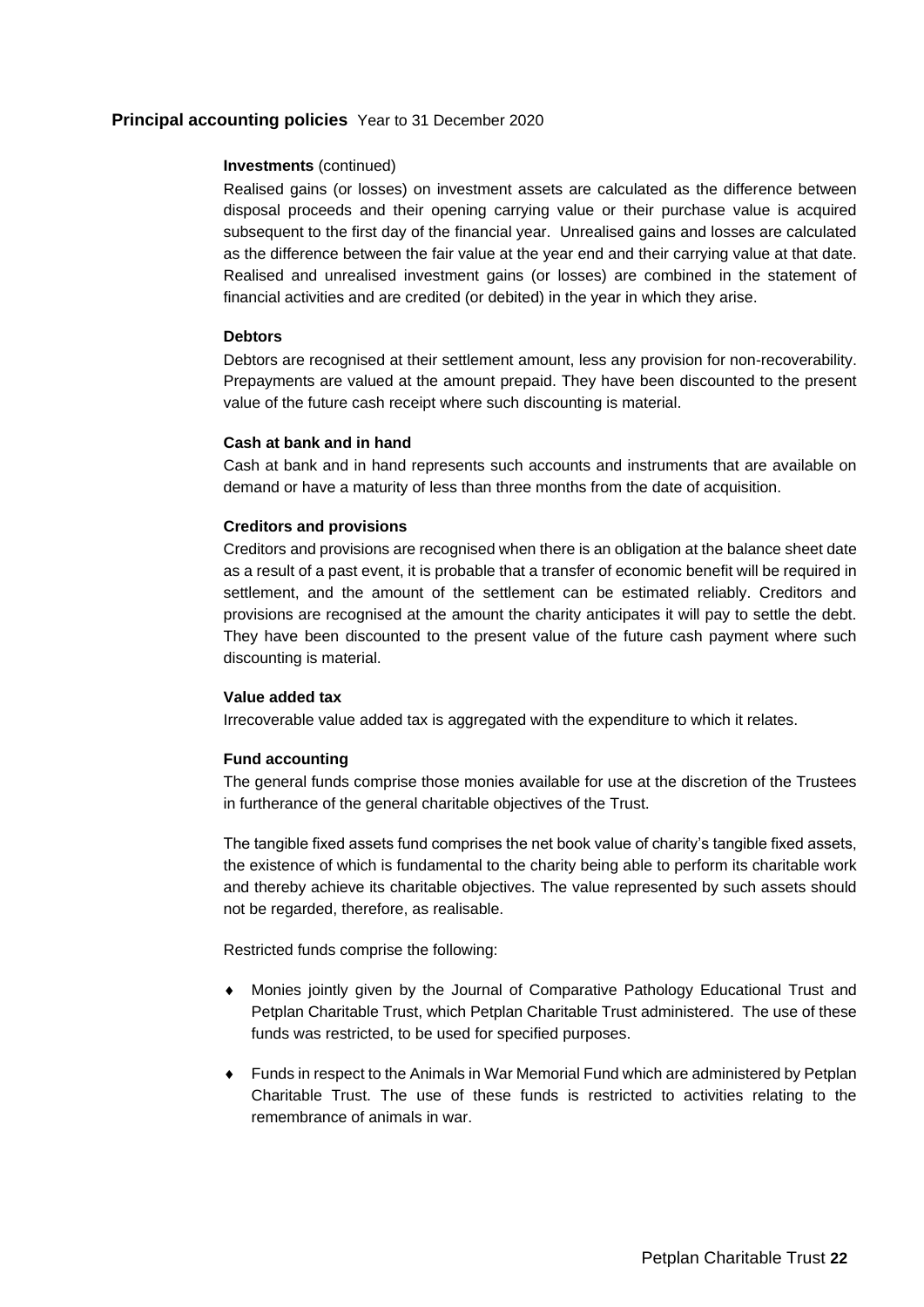## **Fund accounting** (continued)

- Funds in respect to the Animal Rescue Appeal. The use of these funds is restricted, to be distributed in the form of grants to animal rescue and welfare organisations, as decided by a specific committee formed by the Trust for that purpose.
- Funds in respect to the Equine COVID-19 Appeal. The funds were raised to help smaller equine welfare organisations across the UK who were significantly affected by the pandemic. An equine rescues emergency fund grants committee was formed, comprising representatives from the donors, including Pet Plan Charitable Trust, who administered the grant funding. This committee approved the grant funding applications.
- Funds in respect to the Australian Bush Fires Appeal . The use of these funds is restricted, and they were distributed in the form of a grant to the Australian Bush Fires Appeal run by the Australian RSPCA.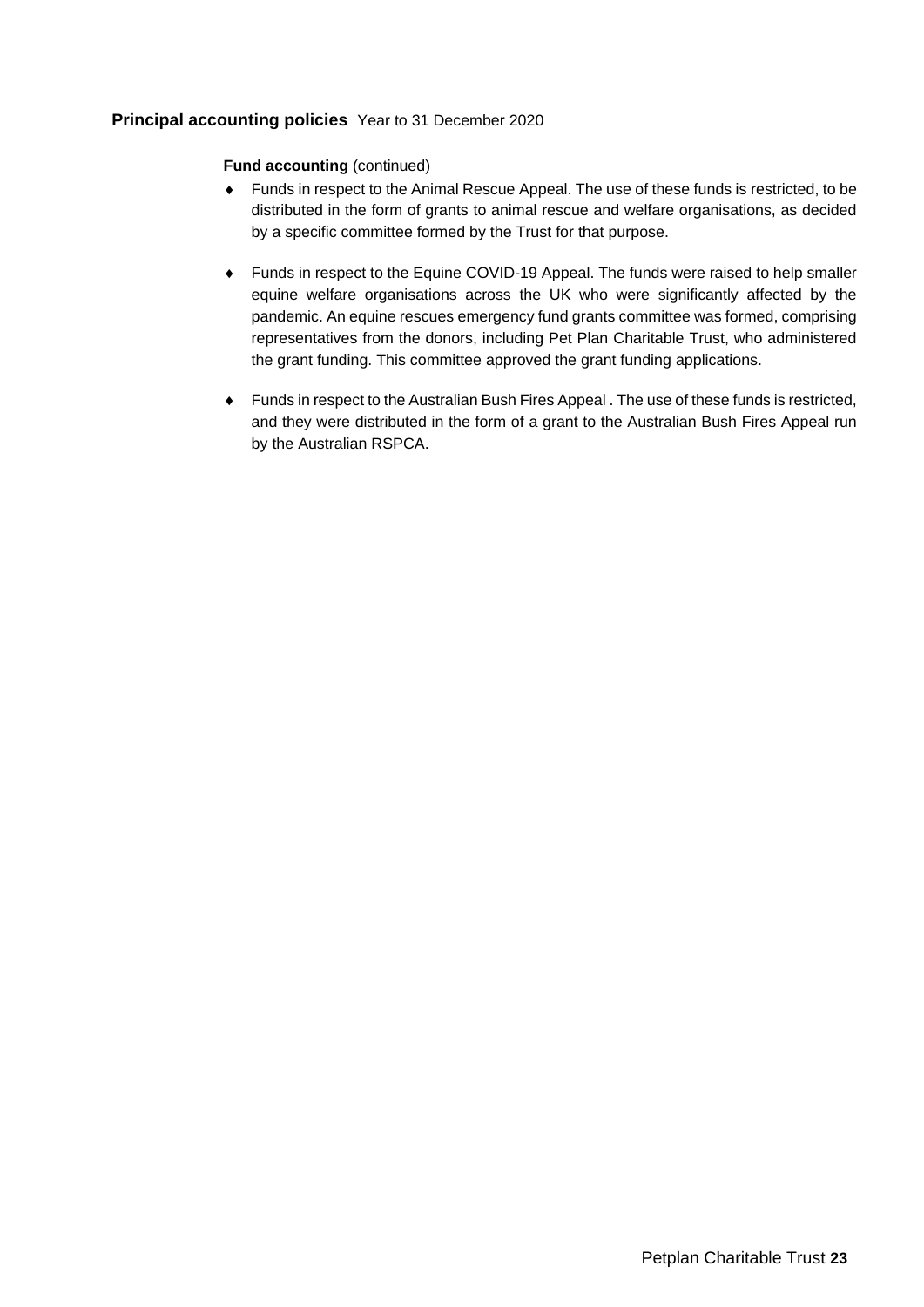### **1 Donations received**

<span id="page-25-0"></span>

|                                                                |                     |                   | Total   |              |            | Total     |
|----------------------------------------------------------------|---------------------|-------------------|---------|--------------|------------|-----------|
|                                                                | <b>Unrestricted</b> | <b>Restricted</b> | 2020    | Unrestricted | Restricted | 2019      |
|                                                                |                     | £                 | £       | £            | £          | £         |
| Donations from Petplan policy<br>holders                       | 801,243             |                   | 801,243 | 824,593      |            | 824,593   |
| Donations from Petplan Limited<br>(note 13)                    | 50,000              |                   | 50,000  | 50,000       |            | 50,000    |
| Journal of Comparative Pathology<br><b>Educational Trust</b>   |                     |                   |         |              | 7,500      | 7,500     |
| Channel 4 Animal Rescue Appeal                                 |                     | 1,070             | 1,070   |              | 606.680    | 606,680   |
| Donations in respect Equine COVID-<br>19 Appeal                |                     | 90,000            | 90,000  |              |            |           |
| Donations in respect of Australian<br><b>Bush Fires Appeal</b> |                     | 12,500            | 12,500  |              |            |           |
| Other donations                                                | 1,963               |                   | 1,963   | 6,640        |            | 6,640     |
| Legacies                                                       |                     |                   |         | 25,336       |            | 25,336    |
| <b>Total funds</b>                                             | 853,206             | 103,570           | 956,776 | 906,569      | 614,180    | 1,520,749 |

## **2 Investment income**

|                                     | <b>Unrestricted Restricted</b> | Total<br>2020 | Unrestricted | Restricted | Total<br>2019<br>£ |
|-------------------------------------|--------------------------------|---------------|--------------|------------|--------------------|
| Equities and unit trusts $-$ UK     | 26.421                         | 26.421        | 38,252       |            | 38.252             |
| Equities and unit trusts - Overseas | 3.183                          | 3.183         | 3.897        |            | 3.897              |
| <b>Total funds</b>                  | 29.604                         | 29.604        | 42.149       |            | 42.149             |

#### **3 The promotion and improvement of the welfare of animals and the relief of their suffering Total**

| .                                            | <b>Unrestricted Restricted</b><br>£ | £ | Total<br>2020     | Unrestricted<br>£ | Restricted<br>£                   | Total<br>2019<br>£ |
|----------------------------------------------|-------------------------------------|---|-------------------|-------------------|-----------------------------------|--------------------|
| Grants payable (Notes 4 and 11)              | 1,138,701                           |   | 685,905 1,824,606 | 1.027.829         | 18.580                            | 1.046.409          |
| Grant administration costs:                  |                                     |   |                   |                   |                                   |                    |
| . Scientific secretary fee (Note 13)         | 22,500                              |   | 22,500            | 22,500            |                                   | 22,500             |
| . Committee expenses                         | 3.610                               | - | 3.610             | 8.321             |                                   | 8.321              |
| . Staff costs (Note 5)                       | 52,706                              | — | 52.706            | 52,277            | $\overbrace{\phantom{123221111}}$ | 52,277             |
| . Depreciation                               | 11,824                              | – | 11,824            | 3,642             |                                   | 3.642              |
| . Auditor's remuneration<br>(audit services) | 7,800                               |   | 7,800             | 7,680             |                                   | 7,680              |
| . Other expenses                             | 53,875                              |   | 53,875            | 21,561            | 268                               | 21,829             |
| <b>Total funds</b>                           | 1,291,016                           |   | 685.905 1.976.921 | 1.143.810         | 18.848                            | 1.162.658          |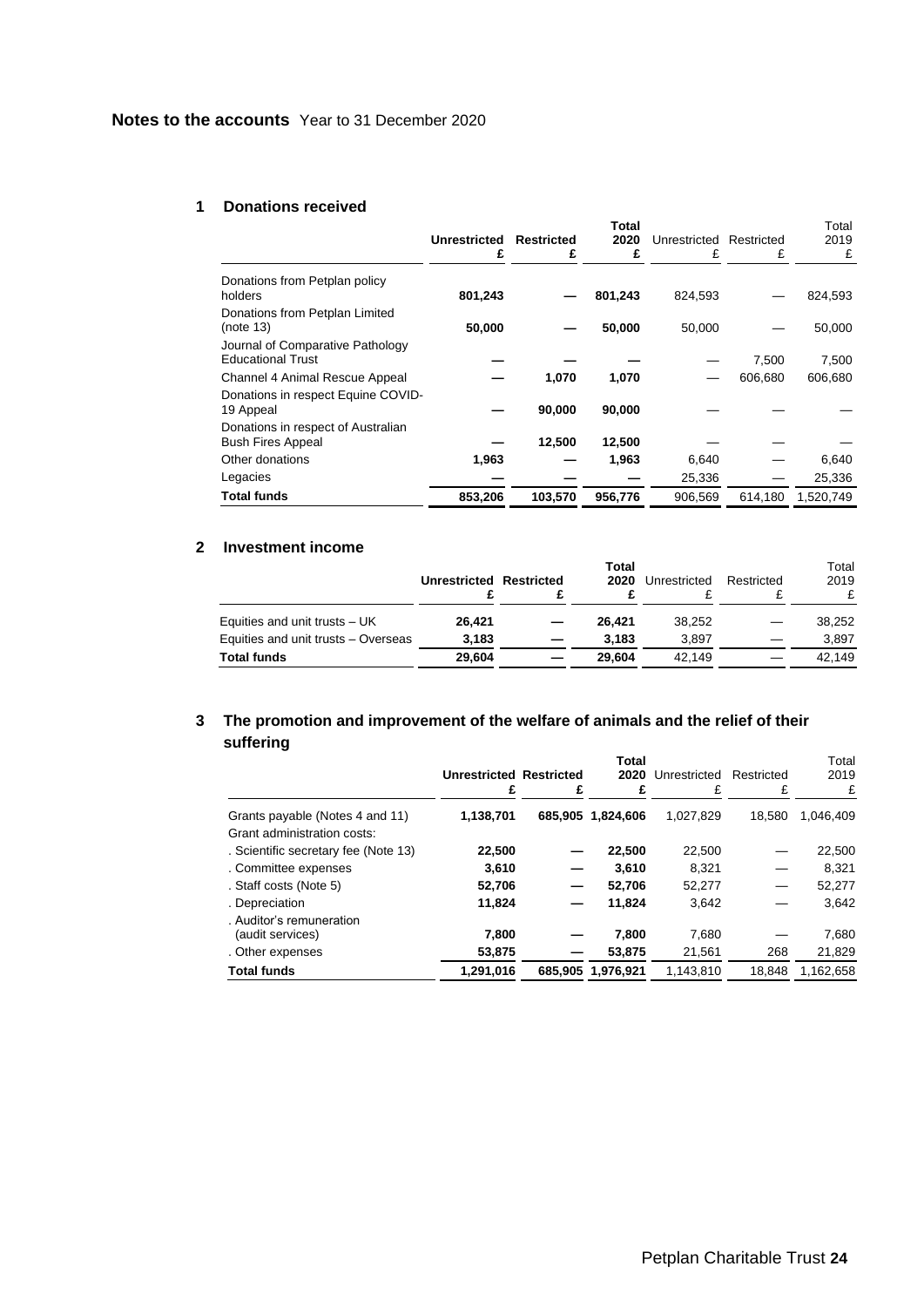## **4 Grants payable**

During the year the Trustees agreed to pledge the following grants:

|                                                                       |                         | 2020      |
|-----------------------------------------------------------------------|-------------------------|-----------|
| <b>Recipient</b>                                                      | <b>Researcher</b>       | £         |
| Welfare grants awarded                                                | See appendix for detail | 248,822   |
|                                                                       |                         |           |
| Special grants awarded                                                | See appendix for detail | 288,533   |
| <b>Scientific grants</b>                                              |                         |           |
| Royal Veterinary College /<br>transferred from Animal Health<br>Trust | Dr Debbie Guest         | 19,000    |
| Royal Veterinary College                                              | Dr Laura Cole           | 7,639     |
| Royal Veterinary College /<br>transferred from Animal Health          |                         |           |
| Trust                                                                 | Dr Emily Smith          | 9,980     |
| Royal Veterinary College                                              | Dr David Broadbelt      | 117,613   |
| University of Berlin                                                  | Dr Marcus Fulde         | 154,550   |
| University of Cardiff                                                 | Dr Joel Alves           | 9,860     |
| University of Dublin                                                  | Dr Robert Shiel         | 4,482     |
| University of Edinburgh                                               | Dr Kiterie Faller       | 9,777     |
| University of Edinburgh                                               | Dr Gavin Paterson       | 10,000    |
| University of Glasgow                                                 | Dr Angie Rupp           | 8,820     |
| University of Liverpool                                               | Dr Eithne Comerford     | 178,604   |
| University of Liverpool                                               | Dr Alan Radford         | 104,000   |
| University of Liverpool                                               | Dr Alex Gillen          | 10,000    |
| University of Lincoln                                                 | Dr Ashley Roberts       | 10,000    |
| University of Oxford                                                  | Dr Sophie Binks         | 10,000    |
|                                                                       |                         | 664,325   |
| Less scientific grants returned<br>or cancelled                       |                         | (62, 979) |
| <b>Total scientific grants awarded</b>                                |                         | 601,346   |
| <b>Total unrestricted grants</b>                                      |                         |           |
| awarded                                                               |                         | 1,138,701 |

Full details of grants awarded in both 2020 and 2019 are included in the attached appendix.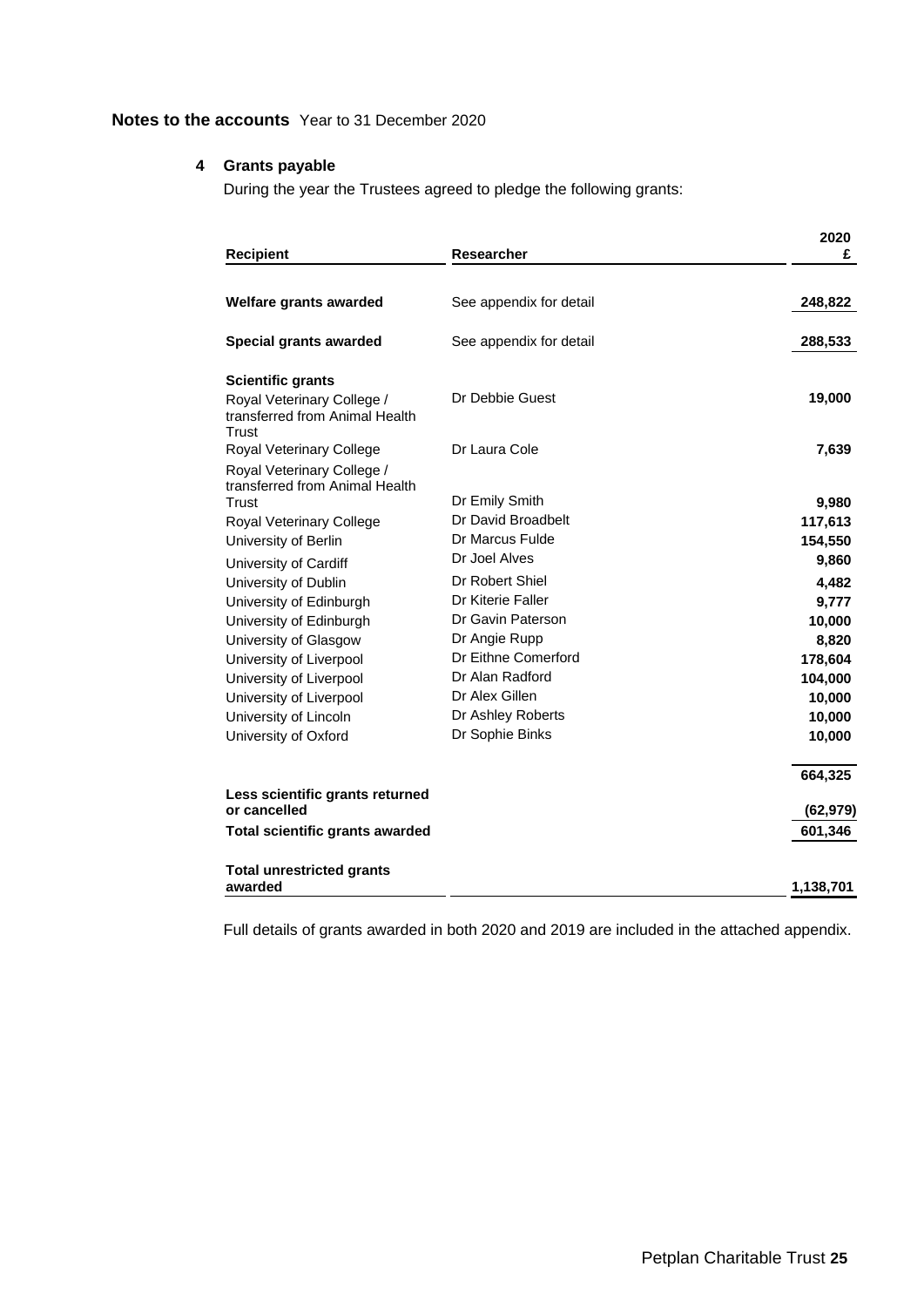## **5 Staff costs**

|                       | <b>Total</b><br>2020<br>£ | Total<br>2019 |
|-----------------------|---------------------------|---------------|
| Wages and salaries    | 48,750                    | 47,500        |
| Social security costs | 1.521                     | 2,371         |
| Pension               | 2,435                     | 2,406         |
|                       | 52,706                    | 52.277        |

There was one full-time employee during the year (2019 - one).

No employee earned £60,000 per annum or more (including taxable benefits but excluding employee pension contributions) during the year (2019 - none).

Key management personnel comprise the Trustees and the trust administrator. The total remuneration payable in respect to employed members of key management personnel of the charity was £52,706 (2019 - £52,277). In addition, one trustee received payment of £22,500 (2019 - £22,500) in connection with advisory services, details of which are disclosed in note 13.

No Trustees received any remuneration in connection with their duties as trustees (2019 - no remuneration).

## **6 Tangible fixed assets**

|                                           | Office<br>equipment<br>£ | Website<br>£ | Total<br>£ |
|-------------------------------------------|--------------------------|--------------|------------|
| Cost                                      |                          |              |            |
| At 1 January 2020 and at 31 December 2020 | 14,275                   | 37,152       | 51,427     |
| <b>Depreciation</b>                       |                          |              |            |
| At 1 January 2020                         | 14.275                   | 3,642        | 17,917     |
| Charge for the year                       |                          | 11,824       | 11,824     |
| At 31 December 2020                       | 14,275                   | 15,466       | 29,741     |
| Net book values                           |                          |              |            |
| At 31 December 2020                       |                          | 21,686       | 21,686     |
| At 31 December 2019                       |                          | 33,510       | 33,510     |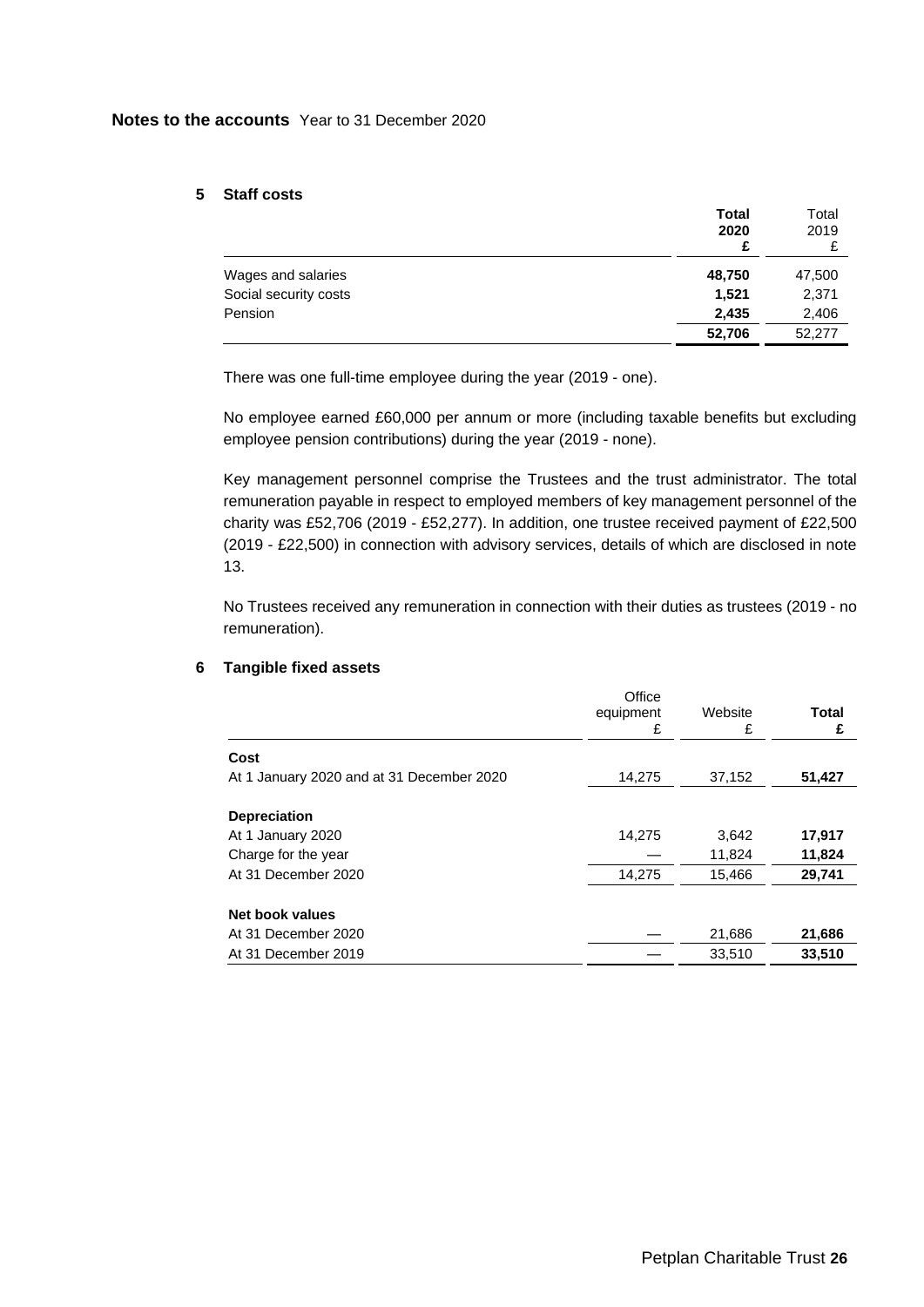## **7 Investments**

|                                                | 2020      | 2019      |
|------------------------------------------------|-----------|-----------|
|                                                | £         | £         |
| Listed investments at market value             |           |           |
| At 1 January 2020                              | 1,358,142 | 1,165,013 |
| Additions at cost                              |           | 102.165   |
| <b>Disposals</b>                               |           | (60, 400) |
| Unrealised (losses) gains on revaluation       | (25, 414) | 151,364   |
| At 31 December 2020                            | 1,332,728 | 1,358,142 |
| Cash held by investment managers               | 35,509    | 87,266    |
| Total investments at 31 December 2020          | 1,368,237 | 1.445.408 |
|                                                |           |           |
| Cost of listed investments at 31 December 2020 | 945,708   | 945.708   |
|                                                |           |           |

All listed investments were dealt in on a recognised stock exchange.

Listed investments held at 31 December comprised:

|                                     | 2020      | 2019      |
|-------------------------------------|-----------|-----------|
| Equities and unit trusts $-$ UK     | 864.241   | 933.157   |
| Equities and unit trusts – overseas | 468.487   | 424.985   |
|                                     | 1,332,728 | 1,358,142 |

At 31 December 2020 the individual investment holdings were all deemed material in the context of the market value of the listed investment portfolio and were as follows:

|                                  | Value at 31<br><b>December</b> |                   | Value at 31<br>December |                   |
|----------------------------------|--------------------------------|-------------------|-------------------------|-------------------|
|                                  | 2020<br>£                      | % of<br>portfolio | 2019<br>£               | % of<br>portfolio |
| iShares plc - FTSE 100 Tracker   | 348,351                        | 26.14%            | 407,487                 | 30.00%            |
| <b>Charities Property Fund</b>   | 148,121                        | 11.12%            | 153,654                 | 11.32%            |
| M&G Strategic Corp Bond          | 116,692                        | 8.76%             | 113,559                 | 8.36%             |
| iShares plc - FTSE 250 Tracker   | 170,359                        | 12.79%            | 183,068                 | 13.48%            |
| iShares plc - MSCI World Tracker | 259,640                        | 19.46%            | 235,390                 | 17.33%            |
| Trojan Fund                      | 80,718                         | 6.06%             | 75,389                  | 5.55%             |
| Vanguard FTSE All World ETF      | 208,847                        | 15.67%            | 189,595                 | 13.96%            |
|                                  | 1,332,728                      | 100.00%           | 1,358,142               | 100.00%           |

## **8 Debtors**

|                                            | 2020   | 2019    |
|--------------------------------------------|--------|---------|
| Amounts due from Petplan Limited (Note 13) | 40.745 | 42,007  |
| Prepayments and accrued income             | 974    | 61.734  |
|                                            | 41.719 | 103.741 |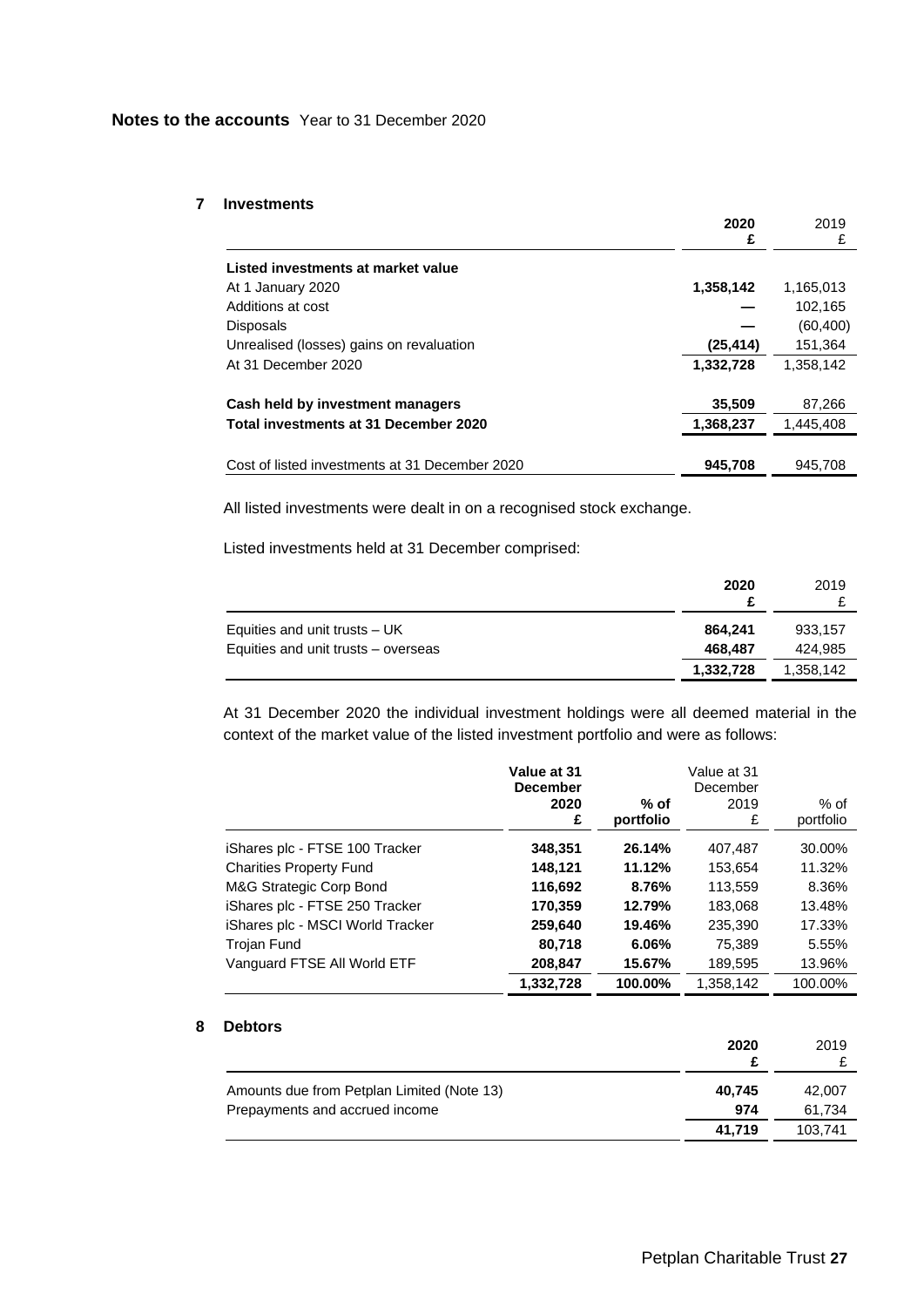| orcanors. amounts railing auc within one year     | 2020           | 2019           |
|---------------------------------------------------|----------------|----------------|
| Grants payable<br>Social security and other taxes | 826,247<br>202 | 537,103<br>101 |
| Accruals                                          | 11.922         | 18.442         |
|                                                   | 838,371        | 555,646        |

## **9 Creditors: amounts falling due within one year**

## **10 Tangible fixed assets fund**

|                            | At        | <b>Net</b>  | At 31    | At        | <b>Net</b>  | At 31    |
|----------------------------|-----------|-------------|----------|-----------|-------------|----------|
|                            | 1 January | movement    | December | 1 January | movement    | December |
|                            | 2020      | in the year | 2020     | 2019      | in the year | 2019     |
| Tangible fixed assets fund | 33.510    | (11, 824)   | 21.686   |           | 33.510      | 33,510   |

The tangible fixed assets fund represents the net book value of the charity's tangible fixed assets. A decision was made to separate this fund from the general funds of the charity in recognition of the fact that the assets are essential to the day-to-day work of the charity and as such their value should not be regarded as funds that would be realisable with ease, in order to meet future contingencies.

## **11 Restricted funds**

|                                                          | At 1<br>January<br>2020<br>£ | <b>Income</b><br>£ | <b>Expenditure</b><br>£ | <b>Transfers</b><br>£ | At 31<br><b>December</b><br>2020<br>£ |
|----------------------------------------------------------|------------------------------|--------------------|-------------------------|-----------------------|---------------------------------------|
| Journal of Comparative<br>Pathology Educational<br>Trust | 18,681                       |                    |                         |                       | 18,681                                |
| Animal Rescue Appeal<br><b>Australian Bush Fires</b>     | 606,680                      | 1,534              | (596, 110)              | (12, 104)             |                                       |
| Appeal<br>Equine COVID-19                                |                              | 12,500             | (25,000)                | 12,500                |                                       |
| Appeal                                                   |                              | 90,000             | (64,795)                | 25,000                | 50,205                                |
|                                                          | 625,361                      | 104,034            | (685,905)               | 25,396                | 68,886                                |
|                                                          |                              |                    |                         |                       |                                       |
|                                                          | At $1$<br>January            |                    |                         |                       | At 31<br>December                     |
|                                                          | 2019<br>£                    | Income<br>£        | Expenditure<br>£        | <b>Transfers</b><br>£ | 2019<br>£                             |
| Journal of Comparative<br>Pathology Educational          |                              |                    |                         |                       |                                       |
| Trust                                                    | 48                           | 7,553              | (18, 580)               | 29,660                | 18,681                                |
| Animal Rescue Appeal                                     |                              | 606,680            |                         |                       | 606,680                               |
| Animals in War                                           | 268                          |                    | (268)                   |                       |                                       |
|                                                          | 316                          | 614,233            | (18, 848)               | 29,660                | 625,361                               |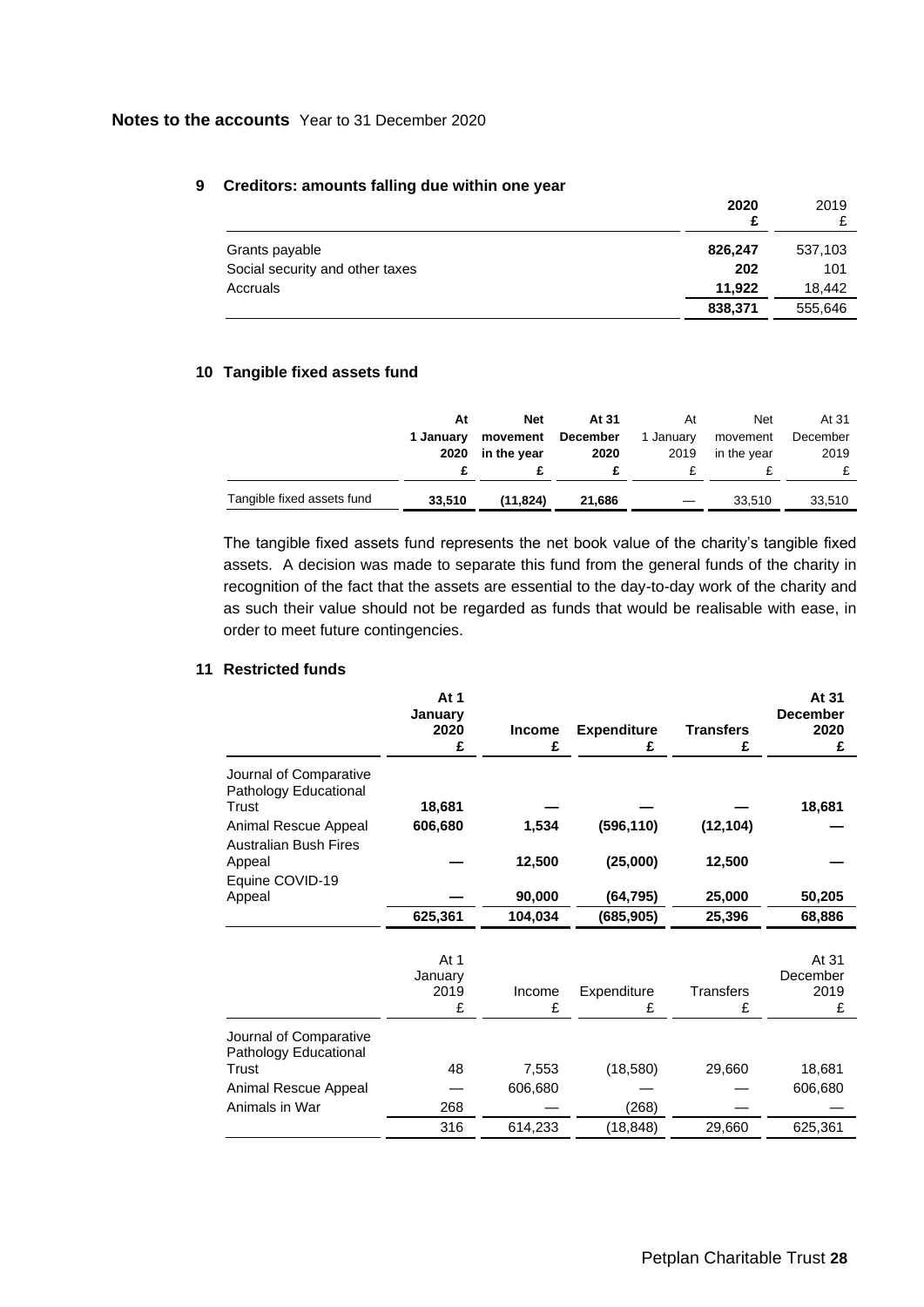|                                                | Unrestricted Restricted<br>funds | funds  | Total<br>2020 |
|------------------------------------------------|----------------------------------|--------|---------------|
|                                                | £                                | £      |               |
| Tangible fixed assets                          | 21,686                           |        | 21,686        |
| Investments                                    | 1,368,237                        |        | 1,368,237     |
| <b>Current assets</b>                          | 103,970                          | 68,886 | 172,856       |
| Creditors: amounts falling due within one year | (838, 371)                       |        | (838, 371)    |
| Creditors: amounts falling due after one year  | (819, 668)                       |        | (819, 668)    |
|                                                | (164,146)                        | 68,886 | (95, 260)     |

#### **12 Analysis of net assets between funds**

|                                                | Unrestricted<br>funds<br>£ | Restricted<br>funds<br>£ | Total<br>2019 |
|------------------------------------------------|----------------------------|--------------------------|---------------|
| Tangible fixed assets                          | 33,510                     |                          | 33,510        |
| Investments                                    | 1,445,408                  |                          | 1,445,408     |
| Current assets                                 | 71,269                     | 625,361                  | 696,630       |
| Creditors: amounts falling due within one year | (555,646)                  |                          | (555, 646)    |
| Creditors: amounts falling due after one year  | (693,345)                  |                          | (693, 345)    |
|                                                | 301,196                    | 625,361                  | 926,557       |

The total accumulated unrealised gains as at 31 December 2020 constitute movements on the revaluation of investments and are as follows:

|                                                                          | 2020<br>£ | 2019    |
|--------------------------------------------------------------------------|-----------|---------|
| Total accumulated unrealised gains on investments at<br>31 December 2020 | 387,020   | 412.434 |
| Reconciliation of movements in unrealised gains                          |           |         |
| Unrealised gains at 1 January 2020                                       | 412,434   | 264.028 |
| Unrealised gains on investments disposed of in the year                  |           | (2,958) |
| Add: net (losses) gains arising on revaluation during the year           | (25, 414) | 151,364 |
| Total accumulated unrealised gains at 31 December 2020                   | 387,020   | 412.434 |

## **13 Related party transactions**

## *Petplan Limited*

The charity's funds are raised by requesting an annual donation with the insurance premiums charged to policy holders of Petplan Limited, an insurance agency marketing pet insurance products on behalf of Allianz Insurance plc. In addition, fundraising literature for the charity is enclosed with renewal notices sent to policy holders.

Donations are channelled to the charity and are managed completely separately from the funds of Petplan Limited.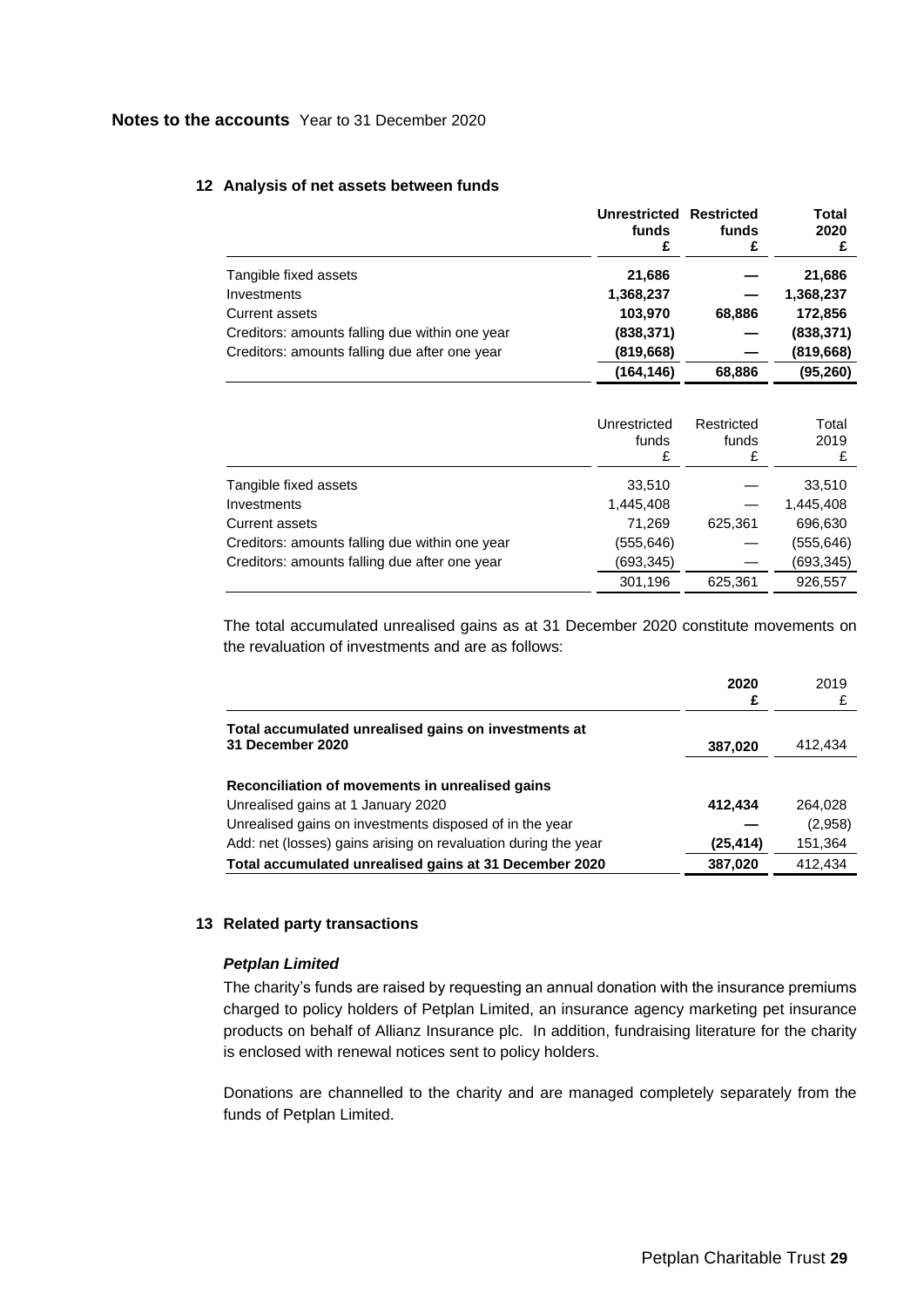## **13 Related party transactions** (continued)

## *Petplan Limited (continued)*

Petplan Limited has committed itself to donating £50,000 per annum to the charity. Should Petplan Limited decide to cease this annual payment, the charity will be given eighteen months' notice.

The charity receives gifts-in-kind from Petplan Limited in the form of premises hosting and office services. The value of the gifts-in-kind to the charity is small and, as a consequence, £nil value has been recognised in these accounts (2019 - £nil).

At 31 December 2020 Petplan Limited owed the charity £40,745 (2019 - £42,007).

Details of the connections of the Trustees to Petplan Limited and its group companies are given in the Trustees' report.

## *Animals in War Memorial Fund*

David Simpson, a Trustee of Petplan Charitable Trust, was also a Trustee of the Animals in War Memorial Fund which ceased to operate in 2014. Petplan Charitable Trust took over the organisation of the annual ceremony around Remembrance Day and now totally supports the event.

Donations in the year totalled £nil (2019 - £nil). The fund incurred costs for the organisation of the ceremony of £nil (2019 - £268). At 31 December 2020, a balance carried forward of £nil (2019 - £nil) was held in restricted funds in relation to the Animals in War Memorial Fund.

## *Other related party transactions*

During the year the Trust made a grant of £2,055 (2019 – £11,400) to Vets in Mind Alliance. The Vets in Mind Alliance was established as a company limited by guarantee of which David Simpson is a director appointed to represent the interests of the Trust. When a grant to an organisation which a trustee has an interest in is being considered, that trustee takes no part in the decision making process.

## *Trustees' remuneration*

One Trustee, Edward Chandler, received remuneration in respect to advisory services provided to the charity. Edward Chandler served as secretary to the Scientific Advisory Committee reviewing grant applications for the charity for several years before also becoming a Trustee in September 2006. During the year under review, fees totalling £22,500 were payable to him (2019 - £22,500), of which £nil was outstanding at 31 December 2020 (£nil at 31 December 2019).

None of the Trustees received any remuneration in respect of their services as Trustees during the year (2019 - none).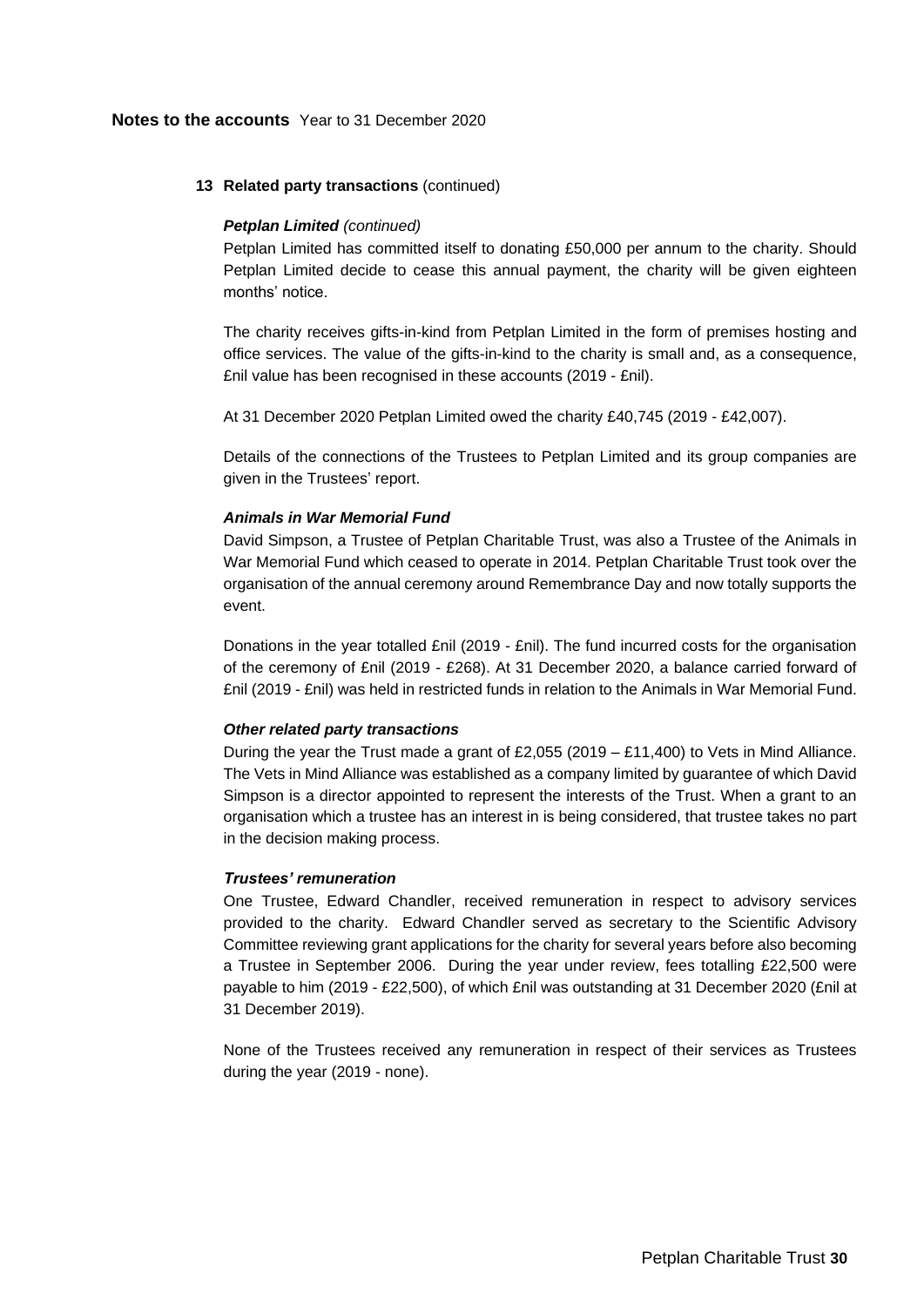## **13 Related party transactions** (continued)

## *Trustees' remuneration (continued)*

During the year travel and subsistence expenses amounting to £813 (2019 - £1,333) were reimbursed to four Trustees (2019 - five).

There were no other related party transactions (2019 – none).

## **14 Taxation**

Petplan Charitable Trust is a registered charity and therefore is not liable to income tax or corporation tax on income or gains derived from its charitable activities as they fall within the various exemptions available to registered charities.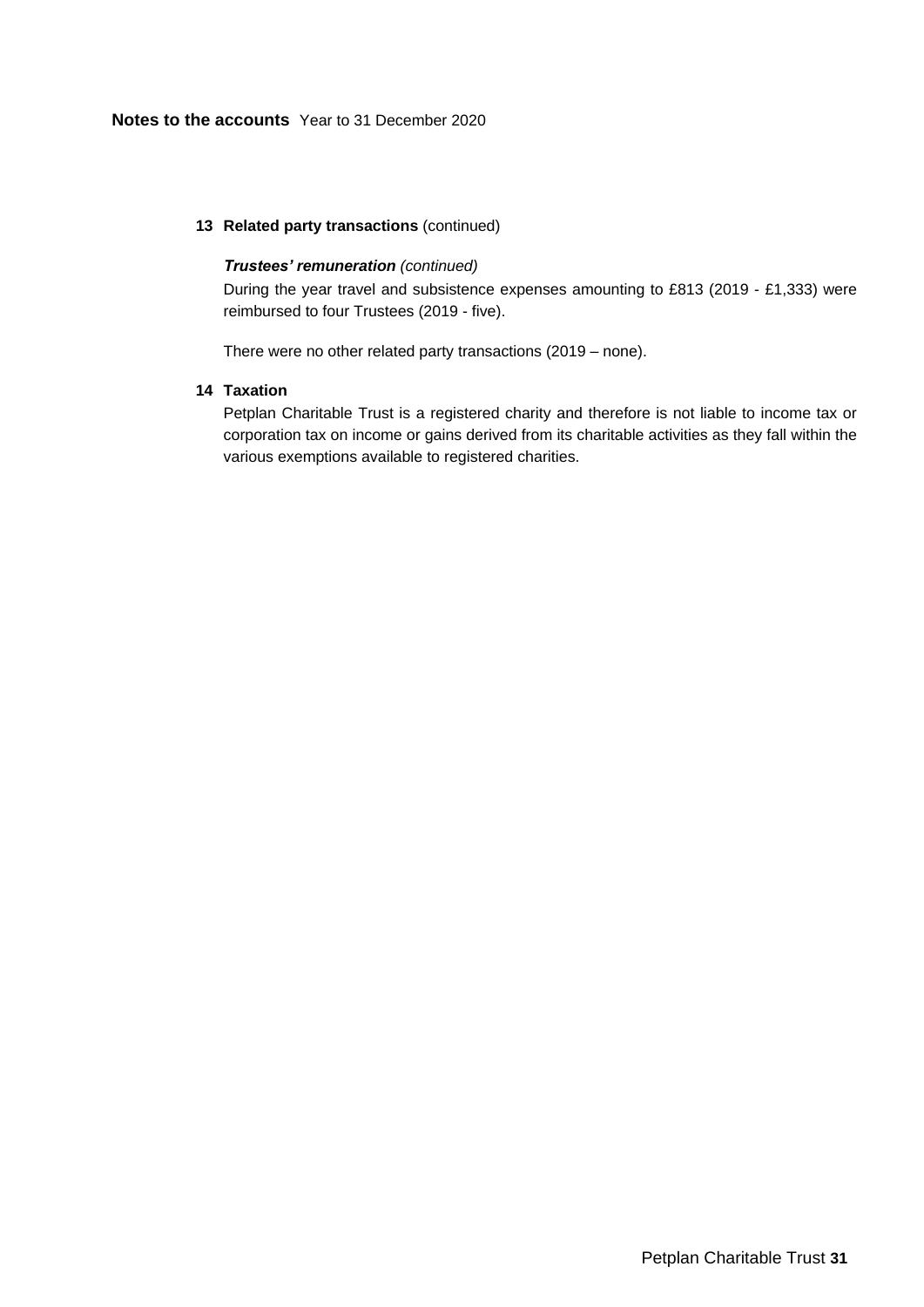## **Grants payable**

| <b>Recipient</b>                               | <b>Purpose</b>                                    | 2020<br>£ | 2019<br>£       |
|------------------------------------------------|---------------------------------------------------|-----------|-----------------|
|                                                |                                                   |           |                 |
| <b>Welfare grants</b>                          |                                                   |           |                 |
| Battersea Dogs & Cats                          | Pet Ready Training Programme                      |           | 8,000           |
| Birmingham Dogs Home<br><b>Blue Cross</b>      | Training unit<br>Hertfordshire Cat Isolation Unit | 25,000    |                 |
| <b>Blue Cross</b>                              | Ambulance service                                 |           | 7,000           |
|                                                | <b>Ultrasound Project</b>                         | 6,735     | 17,000          |
| <b>Bransby Horses</b>                          | <b>Midlands Welfare Service</b>                   |           |                 |
| Canine partners<br><b>British Thoroughbred</b> | <b>BTRC Horse trailer</b>                         |           | 17,000<br>5,500 |
| <b>Cats Protection</b>                         | Paws Protect Fostering                            |           | 10,000          |
| Cotswolds Dogs and Cats Home                   | Vets fees                                         | 5,000     |                 |
| Dog AID                                        | Training Pet Dogs - Trainer                       |           | 7,750           |
| Dogs Trust                                     | Cardiff rehoming kennels                          | 19,000    |                 |
| <b>Greatwood Charity</b>                       | Vets fees                                         |           | 5,000           |
| <b>Greyhound Rescue Wales</b>                  | Last Hope Scheme                                  |           | 10,000          |
| <b>Hope Pastures</b>                           | Castration                                        | 8,000     |                 |
| Hope Rescue                                    | Laundry room                                      | 5,000     |                 |
| Hope Rescue                                    | <b>Amazing Greys</b>                              |           | 7,000           |
| Horseworld                                     | Animal shelters                                   | 9,600     |                 |
| <b>Humane Society</b>                          | Dogs in India neutering                           | 5,000     |                 |
| Leicester Animal Aid                           | <b>Community Pet Support Scheme</b>               |           | 6,000           |
| Mane Chance Sanctuary                          | <b>Shetland Project</b>                           |           | 5,250           |
| Mayhew Animal Home                             | Therapaws                                         | 5,000     |                 |
| Mayhew Animal Home                             | <b>Traveller Animal Welfare Dogs</b>              |           | 17,000          |
| Mdzananda Animal Clinic                        | Vets fees                                         | 5,000     |                 |
| <b>Medical Detection Dogs</b>                  | Vet care                                          | 5,000     |                 |
| Oak Tree Animals Charity                       | Training barn                                     | 19,487    |                 |
| Our Special Friends                            | Animal welfare support fund                       | 5,000     |                 |
| Our Special Friends                            | Outreach Centre Project                           |           | 10,000          |
| Pawfect Dogsense                               | Dog Education Training App                        |           | 14,000          |
| Paws for Kids                                  | Pet Fostering                                     |           | 6,000           |
| <b>PDSA</b>                                    | Manchester Pet Wellbeing                          |           | 10,000          |
| Pennine Animal Welfare                         | Paws vehicle                                      |           | 5,000           |
| Redwings Horse Sanctuary                       | Treatment room                                    | 10,000    |                 |
| <b>RDA Coleraine</b>                           | Field shelter                                     |           | 5,250           |
| Refuge4Pets                                    | Pet fostering                                     |           | 5,000           |
| Rotherham Rescue Rangers                       | <b>TNR</b>                                        | 7,000     |                 |
| RSPCA Hillingdon                               | Animal action days                                | 5,000     |                 |
| RSPCA Middlesborough                           | Canopy for exercise area                          | 5,000     |                 |
| <b>RVC</b>                                     | Cat Ward Appeal for QM Hospital                   |           | 17,000          |
| <b>SPANA</b>                                   | Mali mobile clinics                               | 5,000     |                 |
| <b>SSPCA</b>                                   | Mobile unit                                       | 20,000    |                 |
| <b>StreetPaws</b>                              | Outreach vet costs                                | 7,000     |                 |
| <b>Summerfield Stables</b>                     | Training                                          | 12,000    |                 |
| <b>Woodside Animal Welfare Trust</b>           | Exercise barn                                     | 20,000    |                 |
| World Horse Welfare                            | Barn doors                                        | 20,000    |                 |
| Other grants under £5,000                      | (See following page)                              | 15,000    | 27,000          |
| Total welfare grants awarded                   |                                                   | 248,822   | 221,750         |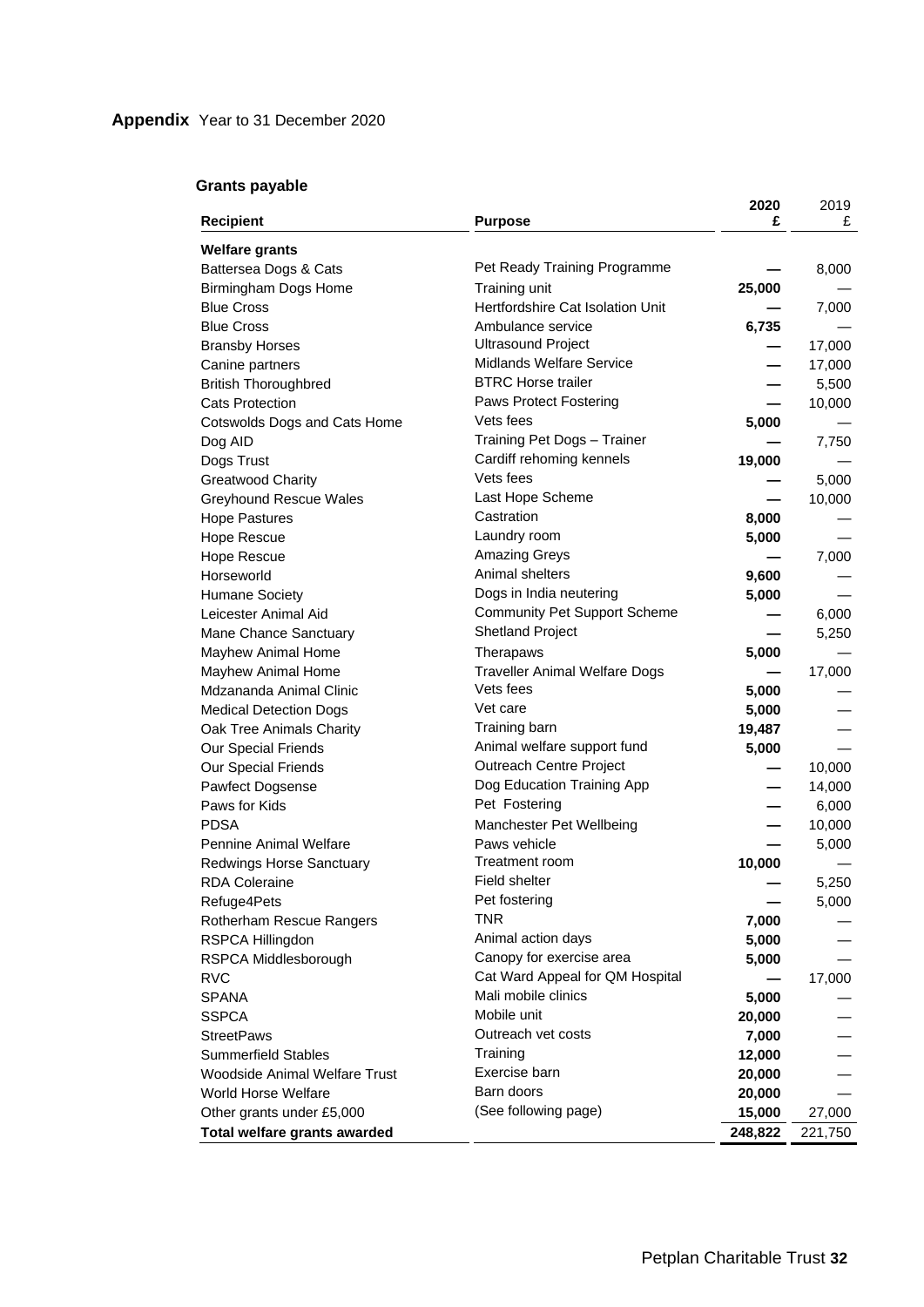|                                     |                                    | 2020   | 2019   |
|-------------------------------------|------------------------------------|--------|--------|
| <b>Recipient</b>                    | <b>Purpose</b>                     | £      | £      |
| Welfare grants (under £5,000)       |                                    |        |        |
| <b>NAWT</b>                         | <b>ADCH Charity Award 2020</b>     | 500    |        |
| Oak Tree Animal Shelter             | ADCH Charity Award 2020            | 500    |        |
| Suffolk Owl Sanctuary               | ADCH Charity Award 2020            | 500    |        |
| <b>Rain Rescue</b>                  | <b>ADCH Charity Award 2020</b>     | 500    |        |
| Wood Green Animal Shelter           | <b>ADCH Charity Award 2020</b>     | 500    |        |
| <b>Below Husky</b>                  | <b>ADCH Charity Award 2020</b>     | 500    |        |
| Hope Rescue                         | ADCH Charity Award 2020            | 500    |        |
| Dogs on the Street                  | ADCH Charity Award 2020            | 500    |        |
| Dogs Trust Glasgow                  | <b>ADCH Charity Award 2020</b>     | 500    |        |
| <b>BARK</b>                         | Neutering Amnesty                  |        | 2,500  |
| <b>Bolenowe Animal Sanctuary</b>    | Land management programme          | 2,500  |        |
| Dogstar Foundation                  | Catstar - care for cats            |        | 2,500  |
| Friends of Dartmoor Hill            | Mare Contraception Scheme          |        | 1,000  |
| Help in Suffering UK                | Animal rescue clinict              |        | 4,250  |
| Manx SPCA                           | Microchipping Made Easy            |        | 2,500  |
| Margaret Green Dog                  | <b>Field Shelter</b>               |        | 3,000  |
| <b>Parkfield Equine Solutions</b>   | Weatherproof teaching area         | 2,000  |        |
| Save the Dogs                       | <b>Childrens Education Visits</b>  |        | 1,750  |
| <b>SNIP International</b>           | Project TNR Bulgaria/Romania       | 4,000  | 2,500  |
| Stokenchurch Dog Rescue             | Vets fees                          | 2,000  |        |
| Stonebridge City Farm               | <b>Rabbit Accommodation Revamp</b> |        | 4,000  |
| <b>Sunshine Cat Rescue</b>          | Neutering                          |        | 3,000  |
| Total welfare grants awarded (under |                                    |        |        |
| £5,000)                             |                                    | 15,000 | 27,000 |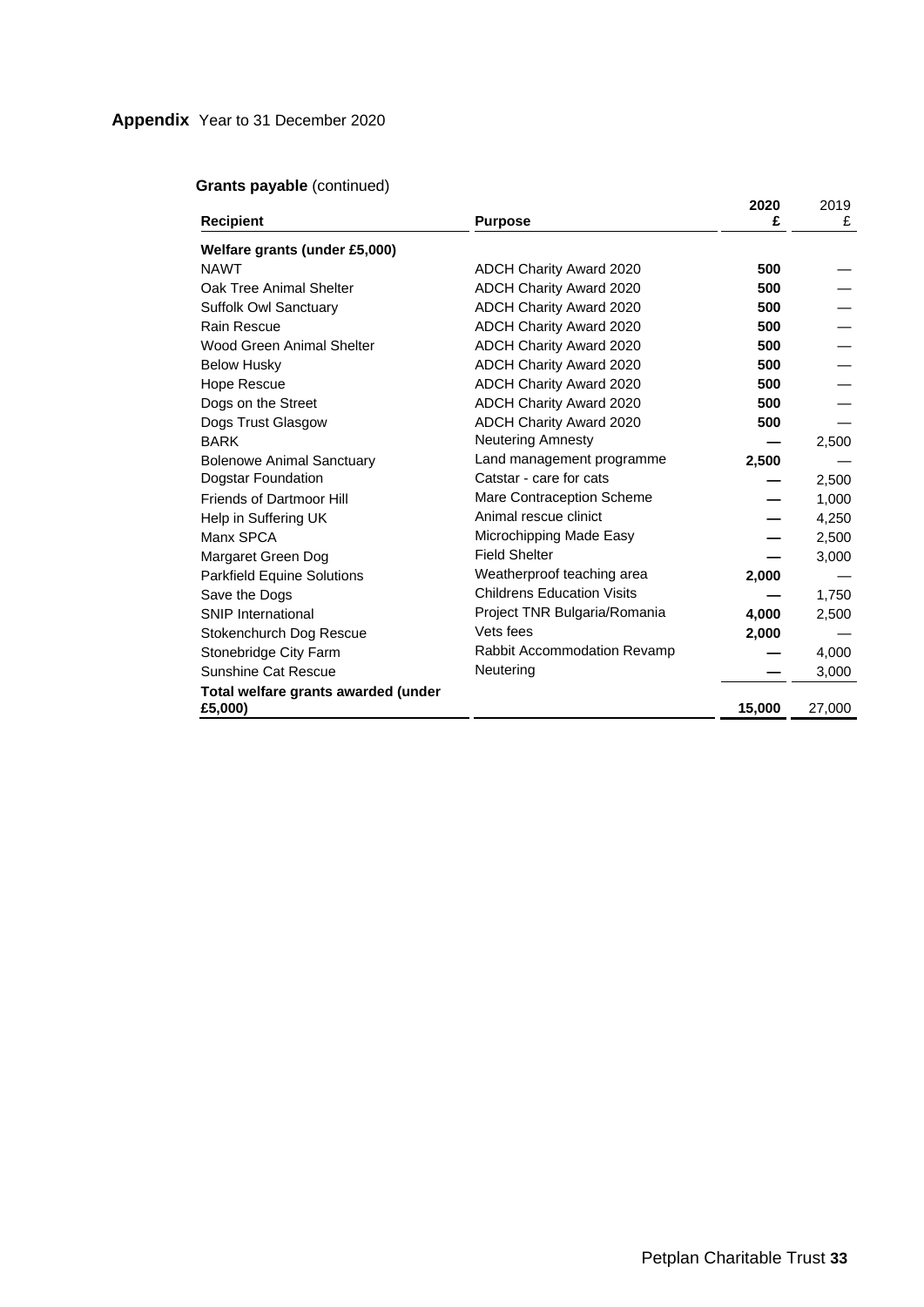|                                      |                                | 2020    | 2019    |
|--------------------------------------|--------------------------------|---------|---------|
| <b>Recipient</b>                     | <b>Purpose</b>                 | £       | £       |
| <b>Special grants</b>                |                                |         |         |
| <b>ADCH Emergency Fund</b>           | COVID 19 Relief                | 150,000 |         |
| <b>Guernsey SPCA</b>                 | <b>ADCH Awards</b>             |         | 1,500   |
| International Cat Care               | On-Line Learning Materials     | 25,000  | 25,000  |
| Lead Up International                | Guatemala workshops            | 111,478 | 13,166  |
| StreetVet                            | Operating costs                |         | 75,000  |
| Summerfield                          | <b>ADCH Awards</b>             |         | 1.500   |
| Vets in Mind                         | Veterinary Mental Health App   | 2,055   | 11,625  |
| Wood Green                           | <b>ADCH Awards</b>             |         | 1,500   |
| <b>Worldwide Veterinary Services</b> | Malawi Clinic                  |         | 25,000  |
| <b>WSAVA</b>                         | WSAVA/AFSCAN research projects |         | 8,078   |
| <b>Total special grants awarded</b>  |                                | 288,533 | 162,369 |
|                                      |                                |         |         |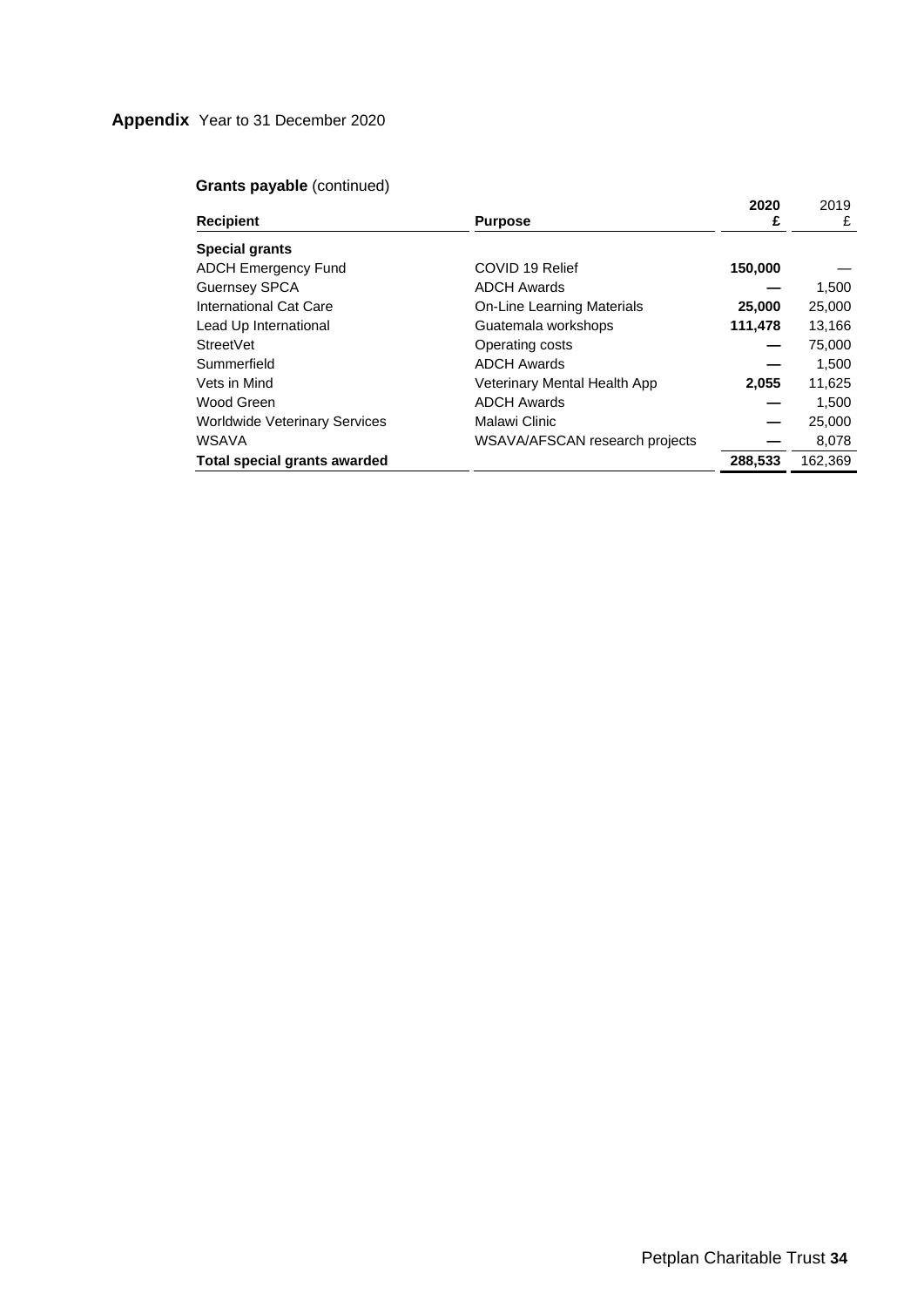|                                        |                                                                                                 | 2020     |
|----------------------------------------|-------------------------------------------------------------------------------------------------|----------|
| <b>Recipient</b>                       | Purpose                                                                                         | £        |
| <b>Scientific grants</b>               |                                                                                                 |          |
| Royal Veterinary College / transferred | New Insights to Protect Cells from Inflammation to                                              |          |
| from Animal Health Trust               | improve tendon regeneration additional grant                                                    | 19,000   |
| Royal Veterinary College               | A preliminary study to investigate the prevalence and                                           |          |
|                                        | risk factors for the development of chronic kidney                                              |          |
|                                        | disease post acute kidney injury                                                                | 7,639    |
| Royal Veterinary College               | Determining the Role of Mesenchymal Stromal Cells                                               |          |
|                                        | to Protect against inflammation during tendon                                                   |          |
|                                        | regeneration in horses                                                                          | 9,980    |
| Royal Veterinary College               | Evidence based guidance for improved antimicrobial                                              |          |
|                                        | usage and stewardship in veterinary practice                                                    | 117,613  |
| University of Berlin                   | Using population genetics and trasposon directed                                                |          |
|                                        | insertion site sequencing (TraDIS) to identify new                                              |          |
|                                        | virulence determinants in the pathogenesis of                                                   |          |
|                                        | Strepotcoccus canis infections in dogs                                                          | 154,550  |
| University of Cardiff                  | Quantification of inflammatory and early Osteoarthritis                                         |          |
|                                        | (OA) biomarkers in canine cranial cruciate ligament                                             |          |
|                                        | (CrCL) disease/rupture to inform new treatments                                                 | 9,860    |
| University of Dublin                   | Development of an assay for measurement of                                                      |          |
|                                        | copeptin, a biomarker of vasopressin secretion in                                               |          |
|                                        | dogs                                                                                            | 4,482    |
| University of Edinburgh                | Metabolomic changes in canine hepatic                                                           |          |
|                                        | encephalopathy secondary to portosystemic shunt                                                 | 9,777    |
| University of Edinburgh                | Understanding mechanisms of Staphylococcus                                                      | 10,000   |
|                                        | pseudintermdius disease pathogenesis<br>Serum anti-glycolipid antibodies in cats suffering from |          |
| University of Glasgow                  | peripheral neuropathies                                                                         | 8,820    |
|                                        | Identification of small non-coding RNAs in canine                                               |          |
| University of Liverpool                | cranial cruciate ligament rupture as diagnostic and                                             |          |
|                                        | therapeutic targets                                                                             | 178,604  |
| University of Liverpool                | Research and surveillance of vaccine preventable                                                |          |
|                                        | disease and vaccination uptake in companion animals                                             |          |
|                                        | in the UK                                                                                       | 104,000  |
| University of Liverpool                | A pilot study to identify metabolic markers in biofluids,                                       |          |
|                                        | with survival and non-survival of surgical colic                                                |          |
|                                        | patients                                                                                        | 10,000   |
| University of Lincoln                  | Creation of in vitro systems for discovery of antivirals                                        |          |
|                                        | that may block transmission of Feline and Equine                                                |          |
|                                        | herpesviruses                                                                                   | 10,000   |
| University of Oxford                   | Saving seizuring cats: towards new diagnostic tests                                             |          |
|                                        | and treatment for pet cats with feline complex partial                                          |          |
|                                        | seizures with orofacial involvement (FEPSO)                                                     | 10,000   |
|                                        |                                                                                                 | 664,325  |
| Less scientific grants returned or     |                                                                                                 |          |
| cancelled                              |                                                                                                 | (62,979) |
| Total scientific grants awarded        |                                                                                                 | 601,346  |